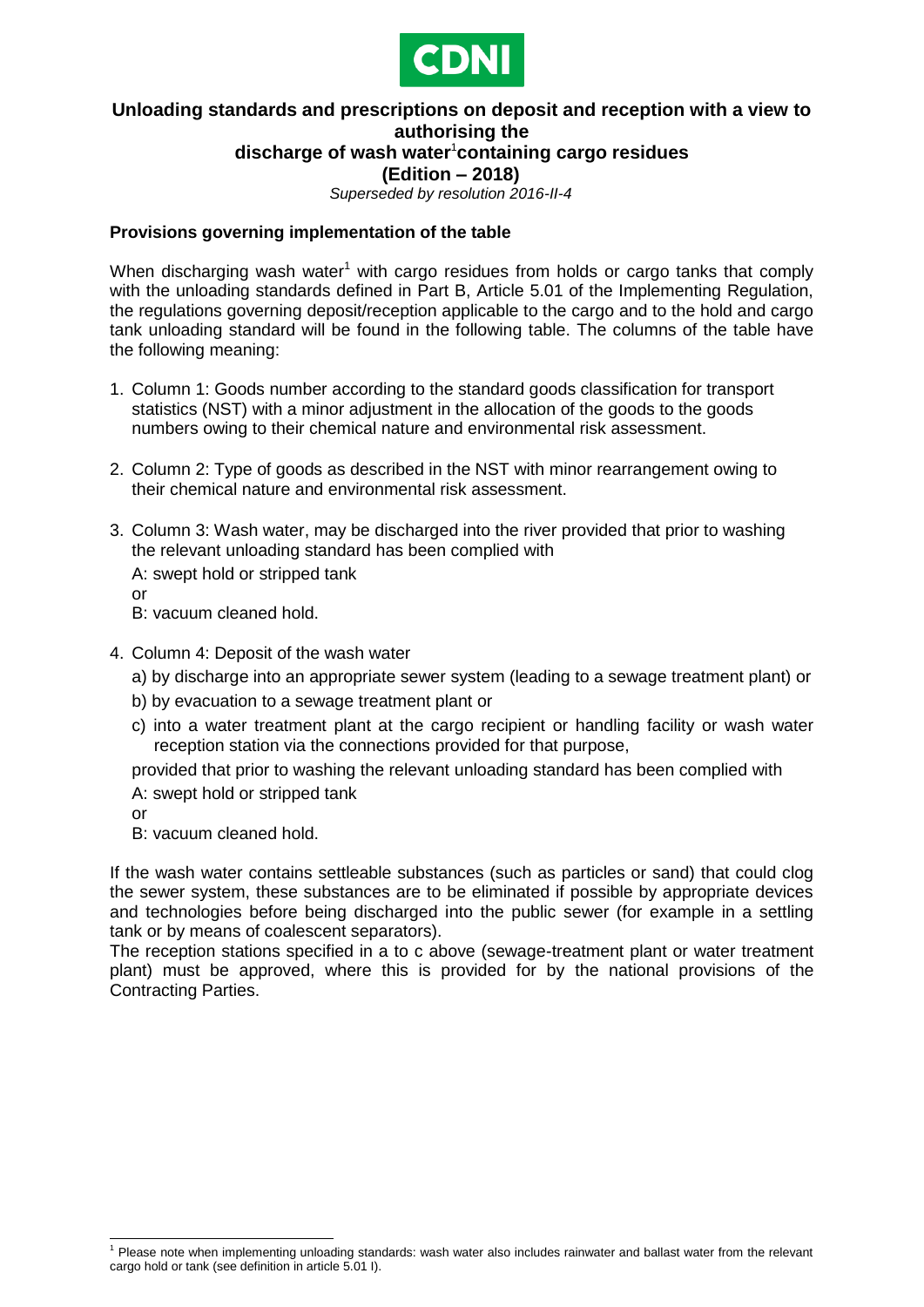5. Column 5: Depositing of the wash water to reception stations for special treatment S. The treatment process depends on the type of cargo, typically removal of the wash water to a suitable treatment plant for processing (not deposited with a local sewage treatment plant). An alternative process, for example spraying onto stored cargo, is possible if there is a comment to this effect in column 6.

In the case of special treatment of the wash water as well – where technically possible – unloading standard A (swept hold or stripped tank) is to be complied with prior to washing.

- 6. Column 6: Reference to comments in the footnotes.
- 7. Depositing of the wash water in application of the unloading standards as laid down in columns 3 to 6.

An "X" in column 3 or 4 means that disposing of wash water in this way is prohibited. If column 4 contains no information, the wash water may nevertheless be deposited in this way, provided that at a minimum the unloading standard specified in column 3 is complied with (a more stringent unloading standard is always permitted).

- 8. Additional information on the use of this table
	- a) If before washing the cargo holds or cargo tanks do not at least comply with the appropriate unloading standard A or B, the wash water then offloading for special treatment S is required.
	- b) If cargo residues from different types of goods are present, their disposal will be dictated by the goods with the most stringent deposit/reception regulations in the table. Additives to the wash water (e.g. cleaning agents) are also to be taken into account. Wash water containing cleaning agents must not be discharged into the river.
	- c) For the goods itemised in annex III, contaminated with petroleum or other substances requiring special treatment in accordance with annex III, special treatment S of wash water is required when cleaning cargo tanks or cargo holds.
	- d) When transporting shipments such as vehicles, containers, intermediate bulk containers, palletised and packaged goods, the deposit/reception regulations shall be determined by the loose or liquid goods contained in these shipments if goods have leaked out or otherwise escaped as a result of damage or loss of integrity.
	- e) Rainwater and ballast water from washed holds or cargo tanks may be discharged into the river.
	- f) Wash water from swept side decks and other slightly soiled surfaces such as hold hatch covers, roofs, etc. may be discharged into the river.
	- g) The depositing of wash water for special treatment, even if not required in column 5, is possible as a basic principle.

In the case of special treatment of the wash water as well – where technically possible – unloading standard A (swept hold or stripped tank) is to be complied with prior to washing.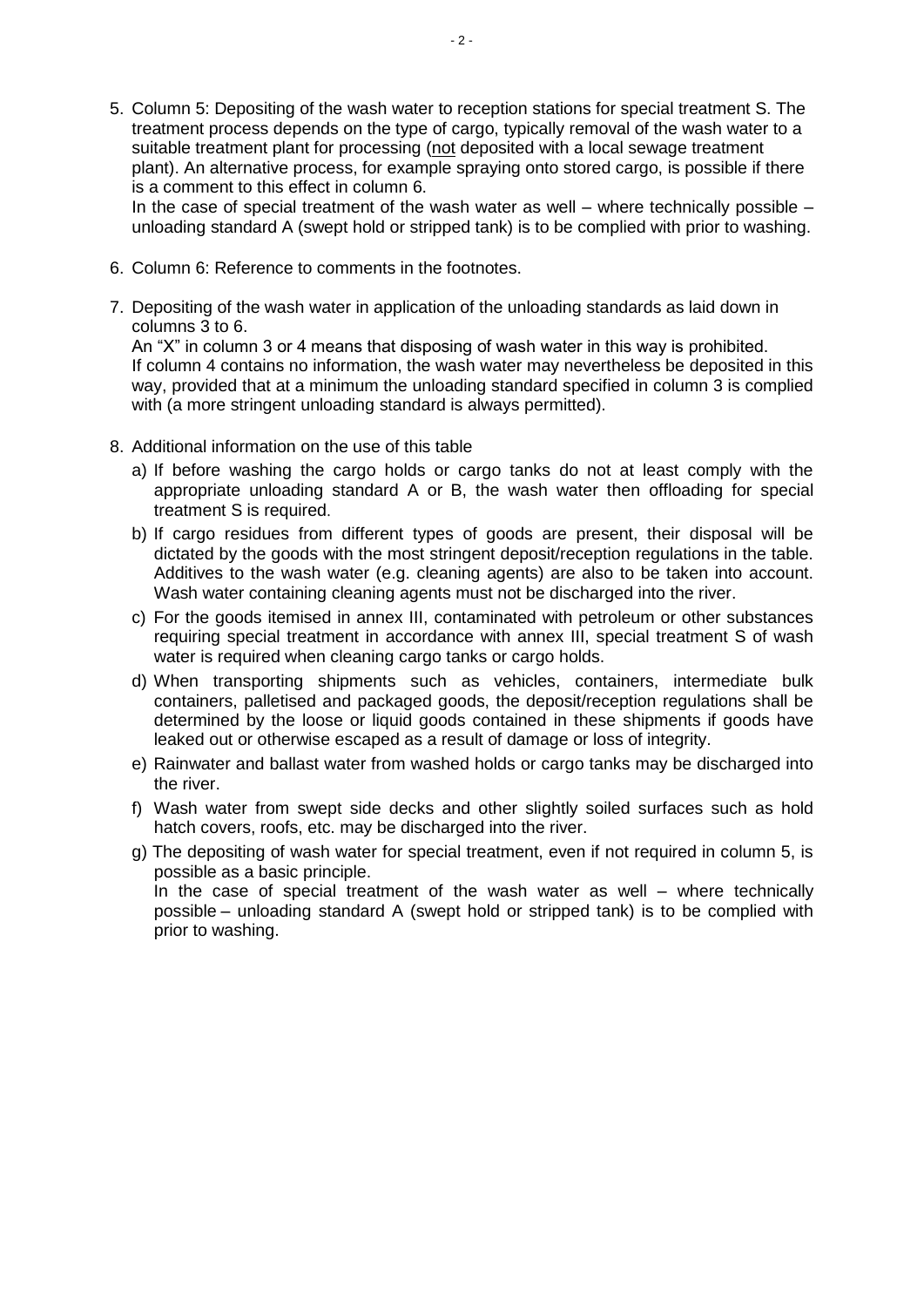| mmodity<br>code | Type of goods | Discharged<br>into | Turn over to<br>collection points<br>for |                      | <b>Remarks</b> |
|-----------------|---------------|--------------------|------------------------------------------|----------------------|----------------|
| $\mathbf C$     |               | the<br>water       | sewerage                                 | special<br>treatment |                |

| $\bf{0}$ | AGRICULTURAL, FORESTRY AND<br><b>RELATED PRODUCTS (incl. live</b><br>animals) |   |   |  |
|----------|-------------------------------------------------------------------------------|---|---|--|
| 00       | <b>LIVE ANIMALS</b>                                                           |   |   |  |
| 001      | Live animals (except fish)                                                    |   |   |  |
| 0010     | Live animals (except fish)                                                    | X | Α |  |
| 01       | <b>CEREALS</b>                                                                |   |   |  |
| 011      | Wheat                                                                         |   |   |  |
| 0110     | Wheat                                                                         | A |   |  |
| 012      | <b>Barley</b>                                                                 |   |   |  |
| 0120     | <b>Barley</b>                                                                 | Α |   |  |
| 013      | Rye                                                                           |   |   |  |
| 0130     | Rye                                                                           | Α |   |  |
| 014      | Oats                                                                          |   |   |  |
| 0140     | Oats                                                                          | A |   |  |
| 015      | Maize                                                                         |   |   |  |
| 0150     | Maize                                                                         | Α |   |  |
| 016      | <b>Rice</b>                                                                   |   |   |  |
| 0160     | Rice                                                                          | Α |   |  |
| 019      | Other cereals                                                                 |   |   |  |
| 0190     | Buckwheat, millet, cereals, unspecified, mixed cereals                        | A |   |  |
| 02       | <b>POTATOES</b>                                                               |   |   |  |
| 020      | <b>Potatoes</b>                                                               |   |   |  |
| 0200     | Potatoes                                                                      | Α |   |  |
| 03       | FRESH FRUIT, FRESH AND FROZEN<br><b>VEGETABLES</b>                            |   |   |  |
| 031      | <b>Citrus fruit</b>                                                           |   |   |  |
| 0310     | Citrus fruit                                                                  | Α |   |  |
| 035      | Other fresh fruit                                                             |   |   |  |
| 0350     | Berries and fruit, fresh                                                      | A |   |  |
| 039      | Fresh and frozen vegetables                                                   |   |   |  |
| 0390     | Vegetables, fresh or frozen                                                   | Α |   |  |
| 04       | <b>TEXTILES AND WASTE OF TEXTILE</b><br><b>MATERIALS</b>                      |   |   |  |
| 041      | Wool and other animal hair                                                    |   |   |  |
| 0410     | Wool and other animal hair                                                    | Α |   |  |
| 042      | Cotton                                                                        |   |   |  |
| 0421     | Cotton, cotton fibres, cotton wool                                            | Α |   |  |
| 0422     | Cotton waste, linters                                                         | Α |   |  |
| 043      | Man-made fibres                                                               |   |   |  |
| 0430     | Man-made fibres, e.g. synthetic fibres, rayon                                 | в | Α |  |
| 045      | Other vegetable textile materials, silk                                       |   |   |  |
| 0451     | Flax, true hemp, jute, coconut fibres, sisal, tow                             | Α |   |  |
| 0452     | Fibre waste                                                                   | в | Α |  |
| 0453     | Silk                                                                          | Α |   |  |
| 0459     | Textile fibres, unspecified                                                   | в | Α |  |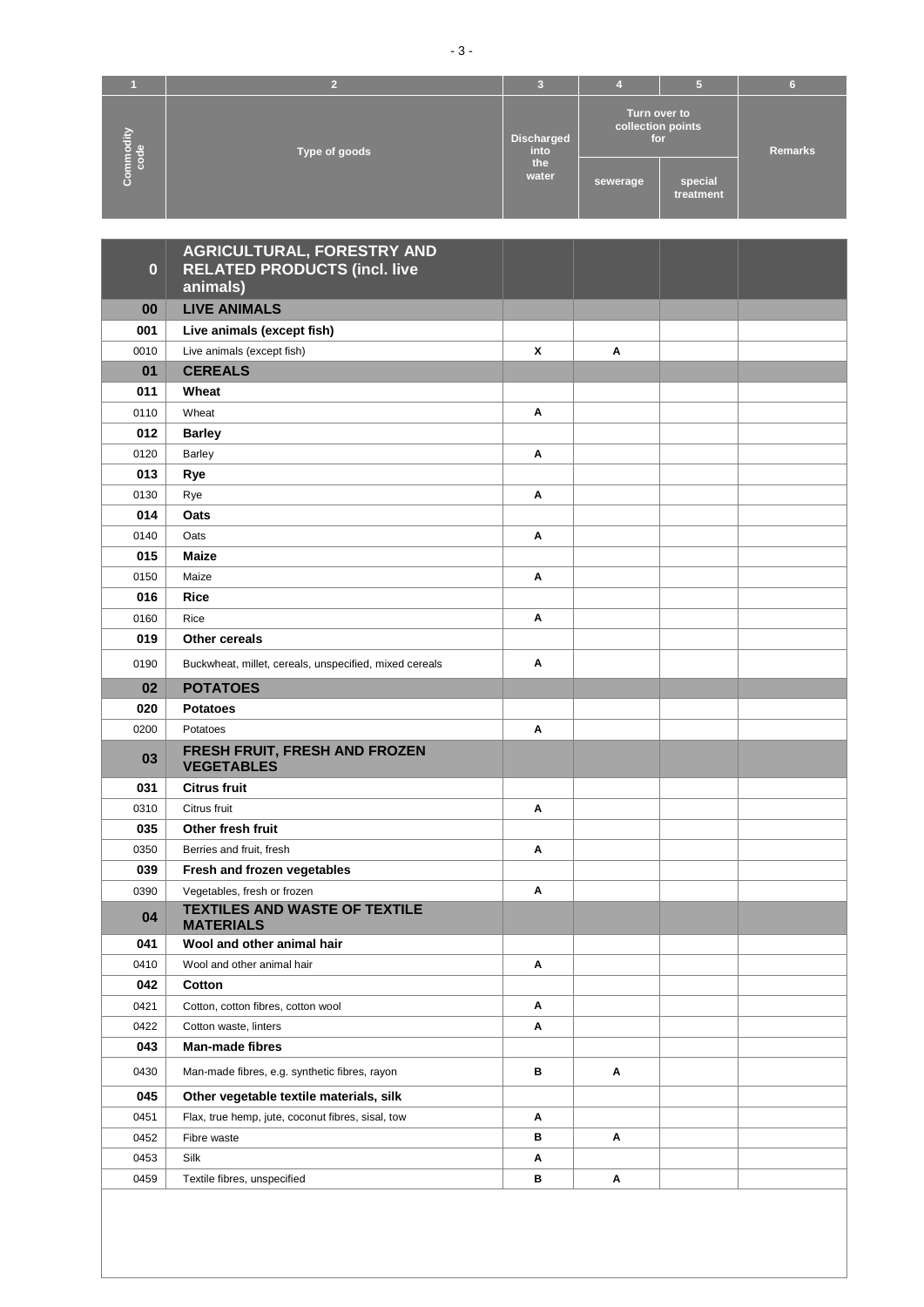|                 |               |                    |                                          | 5                    | G              |
|-----------------|---------------|--------------------|------------------------------------------|----------------------|----------------|
| mmodity<br>code | Type of goods | Discharged<br>into | Turn over to<br>collection points<br>for |                      | <b>Remarks</b> |
| $\circ$         |               | the<br>water       | sewerage                                 | special<br>treatment |                |

| 049  | Rags and waste of textile material                                                                                                                                                                      |   |   |   |    |
|------|---------------------------------------------------------------------------------------------------------------------------------------------------------------------------------------------------------|---|---|---|----|
| 0490 | Rags, cotton waste, textile waste                                                                                                                                                                       | в | A |   |    |
| 05   | <b>WOOD AND CORK</b>                                                                                                                                                                                    |   |   |   |    |
| 051  | Paper and other pulp wood                                                                                                                                                                               |   |   |   |    |
| 0511 | Pulp wood, paper pulp                                                                                                                                                                                   | A |   |   |    |
| 0512 | Wood for distillation                                                                                                                                                                                   | Α |   |   |    |
| 052  | Pit props                                                                                                                                                                                               |   |   |   |    |
| 0520 | Pit props                                                                                                                                                                                               | Α |   |   | 1) |
| 055  | Other wood in the round                                                                                                                                                                                 |   |   |   |    |
| 0550 | Wood in the round, logs                                                                                                                                                                                 | A |   |   | 1) |
| 056  | Railway or tramway sleepers and other processed<br>wood (except for pit props)                                                                                                                          |   |   |   |    |
| 0560 | Beams, wood for floor boards, for parquet flooring, planks,<br>boards, rafters, masts, stakes, poles, squared timber, battens,<br>parquet boards, sawn timber, sleepers                                 | Χ | Α |   |    |
| 057  | Fuel wood, wood charcoal, cork, wood waste,<br>waste cork                                                                                                                                               |   |   |   |    |
| 0571 | Fuel wood, wood waste, contaminated waste wood, wood<br>chippings, wooden slabs, wooden strips                                                                                                          | x | A |   |    |
| 0572 | Fascines                                                                                                                                                                                                | A |   |   |    |
| 0573 | Wood charcoal, charcoal briquettes                                                                                                                                                                      | A |   |   |    |
| 0574 | Cork, unworked, cork bark scrap                                                                                                                                                                         | A |   |   |    |
| 06   | <b>SUGAR BEET</b>                                                                                                                                                                                       |   |   |   |    |
| 060  | <b>Sugar beet</b>                                                                                                                                                                                       |   |   |   |    |
| 0600 | Sugar beet                                                                                                                                                                                              | A |   |   |    |
| 09   | OTHER RAW VEGETABLE, ANIMAL AND<br><b>RELATED MATERIALS</b>                                                                                                                                             |   |   |   |    |
| 091  | Raw hides and skins                                                                                                                                                                                     |   |   |   |    |
| 0911 | Hides and skins, raw                                                                                                                                                                                    | Χ | x | s |    |
| 0912 | Leather waste, leather flour                                                                                                                                                                            | в | Α |   |    |
| 092  | Natural and synthetic rubber, raw and reclaimed                                                                                                                                                         |   |   |   |    |
| 0921 | Gutta-percha, raw, rubber, natural or synthetic, rubber milk,<br>latex                                                                                                                                  | в | A |   |    |
| 0922 | Reclaimed rubber                                                                                                                                                                                        | в | A |   |    |
| 0923 | Rubber waste, rubber goods, old, missing                                                                                                                                                                | в | Α |   |    |
| 099  | Other non-edible vegetable and animal materials<br>(except for pulp and waste paper)                                                                                                                    |   |   |   |    |
| 0991 | Vegetable raw materials, e.g. bamboo, raffia, esparto grass,<br>dye-woods, resins, copal, quilting cotton, quilting wool, barks<br>for dyeing, for tanning, seeds, grain, unspecified, reed,<br>seaweed | A |   | S | 3) |
| 0992 | Animal raw materials, e.g. coagulum, blood meal, fathers,<br>bonemeal                                                                                                                                   | в | Α |   |    |
| 0993 | Vegetable raw material waste                                                                                                                                                                            | Α |   |   |    |
| 0994 | Animal raw material waste                                                                                                                                                                               | x | Α |   |    |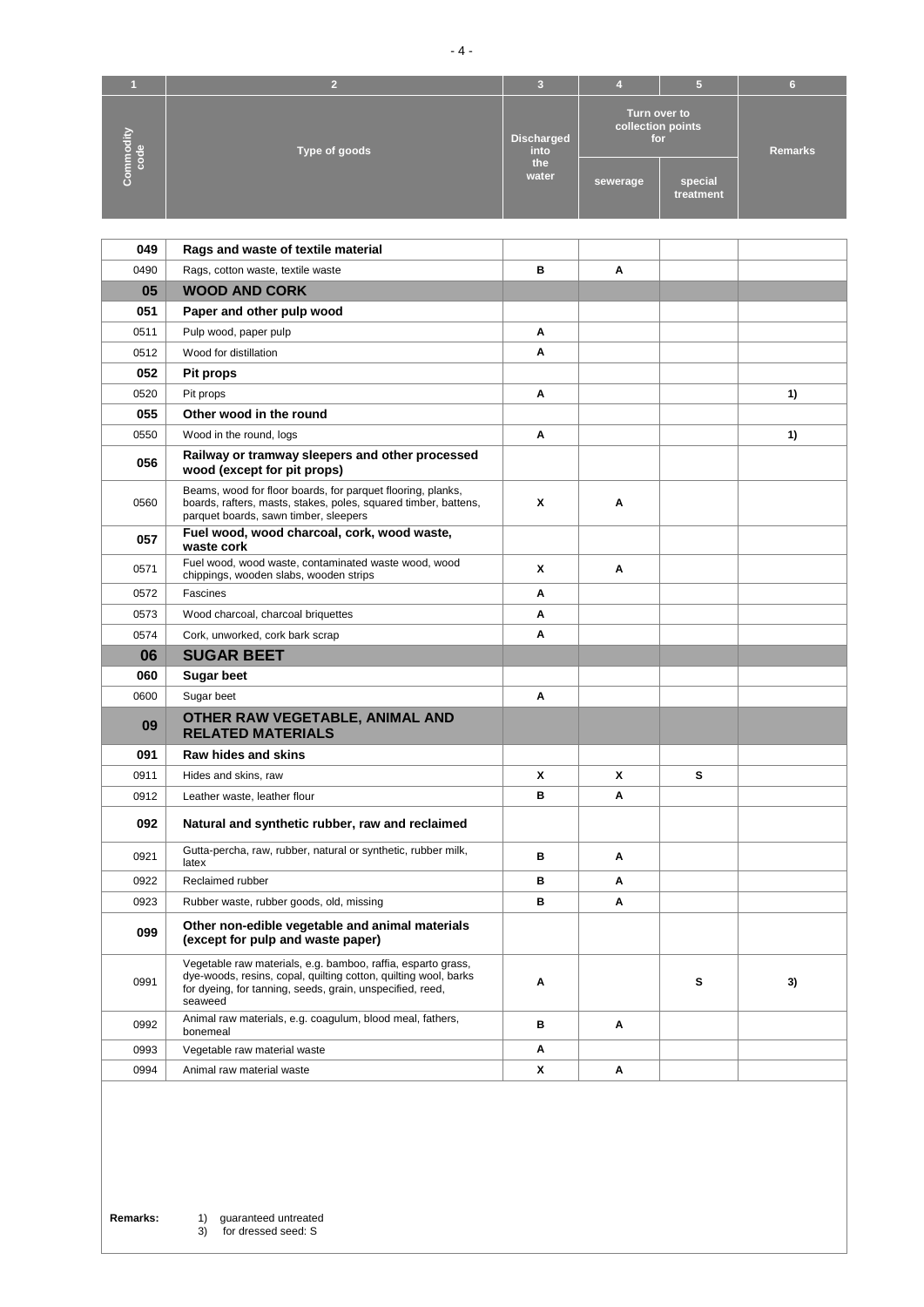|                        |                                            |              |                                          | 5                    |         |
|------------------------|--------------------------------------------|--------------|------------------------------------------|----------------------|---------|
| le<br>de<br>8<br>vijpo | <b>Discharged</b><br>Type of goods<br>into |              | Turn over to<br>collection points<br>for |                      | Remarks |
| $\mathbf C$            |                                            | the<br>Water | sewerage                                 | special<br>treatment |         |

| 1    | <b>OTHER FOODSTUFFS AND FODDER</b>                                                                |   |   |  |
|------|---------------------------------------------------------------------------------------------------|---|---|--|
| 11   | <b>SUGAR</b>                                                                                      |   |   |  |
| 111  | Raw sugar                                                                                         |   |   |  |
| 1110 | Raw sugar (cane sugar, beet sugar)                                                                | X | A |  |
| 112  | <b>Refined sugar</b>                                                                              |   |   |  |
| 1120 | Sugar, refined, candy sugar                                                                       | X | A |  |
| 113  | Molasses, syrup, artificial honey                                                                 |   |   |  |
| 1130 | Molasses, syrup, artificial honey                                                                 | X | A |  |
| 114  | Glucose, fructose, maltose                                                                        |   |   |  |
| 1140 | Glucose (= dextrose = grape sugar), fructose, maltose                                             | X | A |  |
| 115  | <b>Sugar confectionery</b>                                                                        |   |   |  |
| 1150 | Sugar confectionery                                                                               | X | A |  |
| 12   | <b>BEVERAGES</b>                                                                                  |   |   |  |
| 121  | Wine of fresh grapes, grape must                                                                  |   |   |  |
| 1210 | Wine of fresh grapes, grape must                                                                  | A |   |  |
| 122  | <b>Beer</b>                                                                                       |   |   |  |
| 1220 | Beer                                                                                              | A |   |  |
| 125  | Other alcoholic beverages                                                                         |   |   |  |
| 1250 | Alcoholic beverages e.g. brandy, undenatured, fruit wine,<br>must, spirits                        | A |   |  |
| 128  | Non-alcoholic beverages                                                                           |   |   |  |
| 1281 | Non-alcoholic beverages, e.g. lemonade                                                            | Α |   |  |
| 1282 | Natural mineral water, mineral water, unspecified                                                 | A |   |  |
| 13   | STIMULANTS AND FOOD PREPARATIONS,<br><b>UNSPECIFIED</b>                                           |   |   |  |
| 131  | Coffee                                                                                            |   |   |  |
| 1310 | Coffee                                                                                            | Α |   |  |
| 132  | Cocoa and chocolate                                                                               |   |   |  |
| 1320 | Cocoa and chocolate                                                                               | Α |   |  |
| 133  | Tea and spices                                                                                    |   |   |  |
| 1330 | Tea and spices                                                                                    | A |   |  |
| 134  | Unmanufactured tobacco and tobacco products                                                       |   |   |  |
| 1340 | Unmanufactured tobacco, manufactured tobacco, tobacco<br>products                                 | Α |   |  |
| 136  | Honey                                                                                             |   |   |  |
| 1360 | Honey                                                                                             | X | Α |  |
| 139  | Food preparations, unspecified                                                                    |   |   |  |
| 1390 | Vinegar, yeast, coffee substitutes, mustard, soup<br>concentrates, food preparations, unspecified | X | A |  |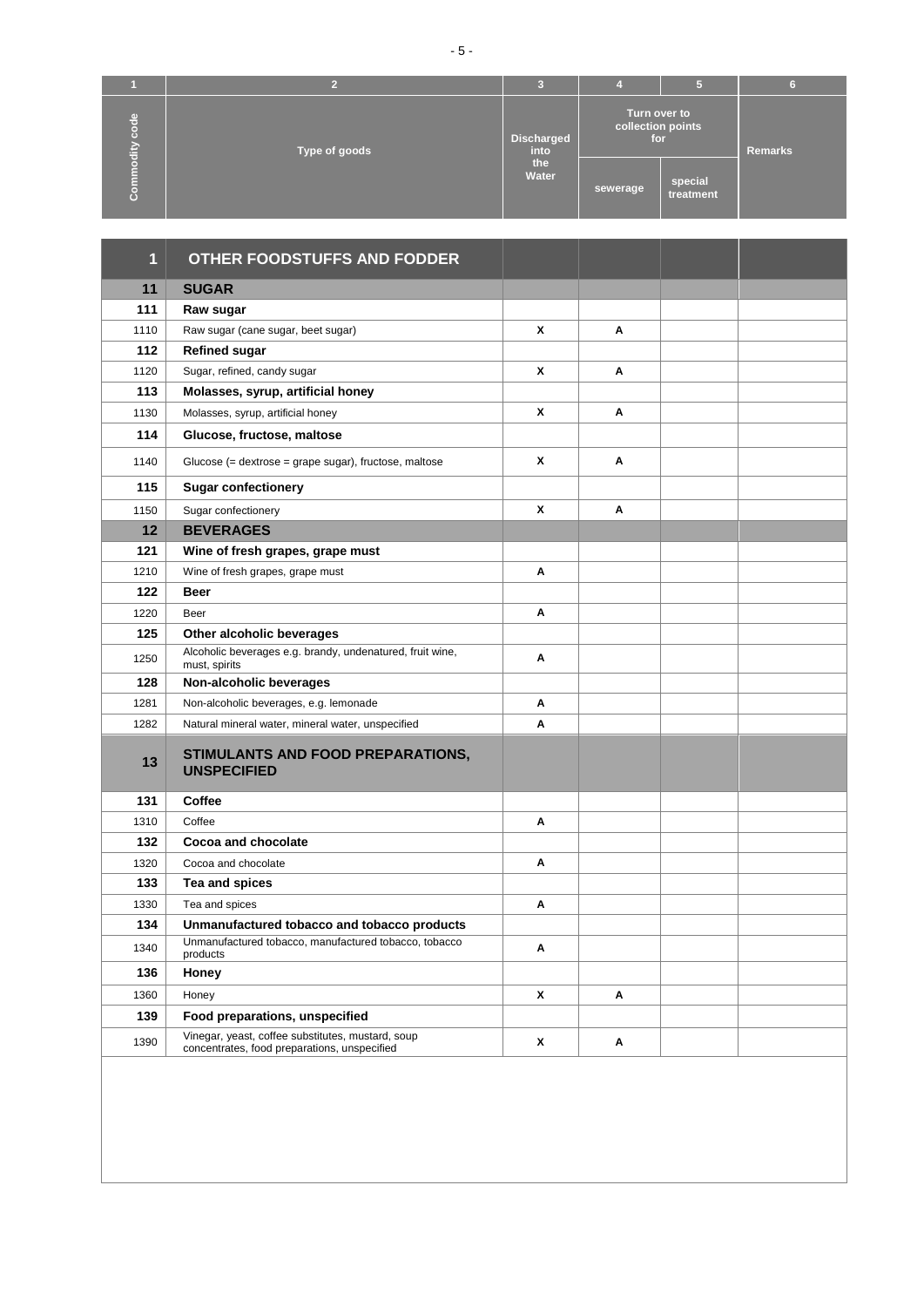| le<br>d<br>ъ<br>$\frac{dy}{dt}$ | <b>Discharged</b><br>Type of goods |              | Turn over to<br>collection points<br>for |                      | <b>Remarks</b> |
|---------------------------------|------------------------------------|--------------|------------------------------------------|----------------------|----------------|
|                                 |                                    | the<br>water | sewerage                                 | special<br>treatment |                |

and the control of the

| 14   | <b>MEAT, FISH, MEAT AND FISH PRODUCTS,</b><br>EGGS, MILK AND DAIRY PRODUCTS, EDIBLE<br><b>FATS</b> |              |   |  |
|------|----------------------------------------------------------------------------------------------------|--------------|---|--|
| 141  | Meat, fresh or frozen                                                                              |              |   |  |
| 1410 | Meat, fresh or frozen                                                                              | $\mathbf{x}$ | A |  |
| 142  | Fish, crustaceans and molluscs, fresh, frozen,<br>dried, salted and smoked                         |              |   |  |
| 1420 | Fish, fish products                                                                                | X            | A |  |
| 143  | Fresh milk and cream                                                                               |              |   |  |
| 1430 | Buttermilk, yoghurt, kefir, skimmed milk, milk beverages, whey,<br>cream                           | Α            |   |  |
| 144  | Other dairy products                                                                               |              |   |  |
| 1441 | Butter, cheese, cheese products                                                                    | Α            |   |  |
| 1442 | Milk, condensed                                                                                    | A            |   |  |
| 1449 | Milcherzeugnisse, nicht spezifiziert                                                               | Α            |   |  |
| 145  | Margarine and other edible fats                                                                    |              |   |  |
| 1450 | Margarine, edible fats, edible oils                                                                | x            | Α |  |
| 146  | Eggs                                                                                               |              |   |  |
| 1460 | Eggs                                                                                               | Α            |   |  |
| 1461 | Egg powder                                                                                         | в            | Α |  |
| 147  | Meat, dried, salted, smoked, preserved meat and<br>other meat products                             |              |   |  |
| 1470 | Meat products: meat, dried, salted, smoked, and other meat<br>products                             | x            | Α |  |
| 1471 | Preserved meat                                                                                     | Α            |   |  |
| 148  | Fish and mollusc products of all types                                                             |              |   |  |
| 1480 | Fish marinades, fish salads, fish and mollusc products,<br>unspecified                             | X            | Α |  |
| 1481 | Fish conserves                                                                                     | A            |   |  |
| 16   | <b>CEREAL, FRUIT AND VEGETABLE</b><br><b>PRODUCTS, HOPS</b>                                        |              |   |  |
| 161  | Flour, cereal meal and groats                                                                      |              |   |  |
| 1610 | Cereal meal, cereal mixtures, brown flour, meal, groats, soya<br>meal                              | B            | A |  |
| 162  | Malt                                                                                               |              |   |  |
| 1620 | Malt, malt extract                                                                                 | Α            |   |  |
| 163  | Other cereal preparations (incl. pastry products)                                                  |              |   |  |
| 1631 | Pastry products, all varieties of pasta                                                            | A            |   |  |
| 1632 | Cereal flakes, grains, cereal products, unspecified                                                | в            | Α |  |
| 1633 | Wet starch, potato starch meal, starch, starch products, dextrin<br>(soluble starch), gluten       | X            | Α |  |
| 164  | Dried fruit, preserved fruit and other fruit products                                              |              |   |  |
| 1640 | Fruit, dried, preserved fruit, fruit juices, jams, marmalade, fruit<br>products, unspecified       | Α            |   |  |
| 165  | <b>Dried pulses</b>                                                                                |              |   |  |
| 1650 | Pulses, dried                                                                                      | Α            |   |  |
|      |                                                                                                    |              |   |  |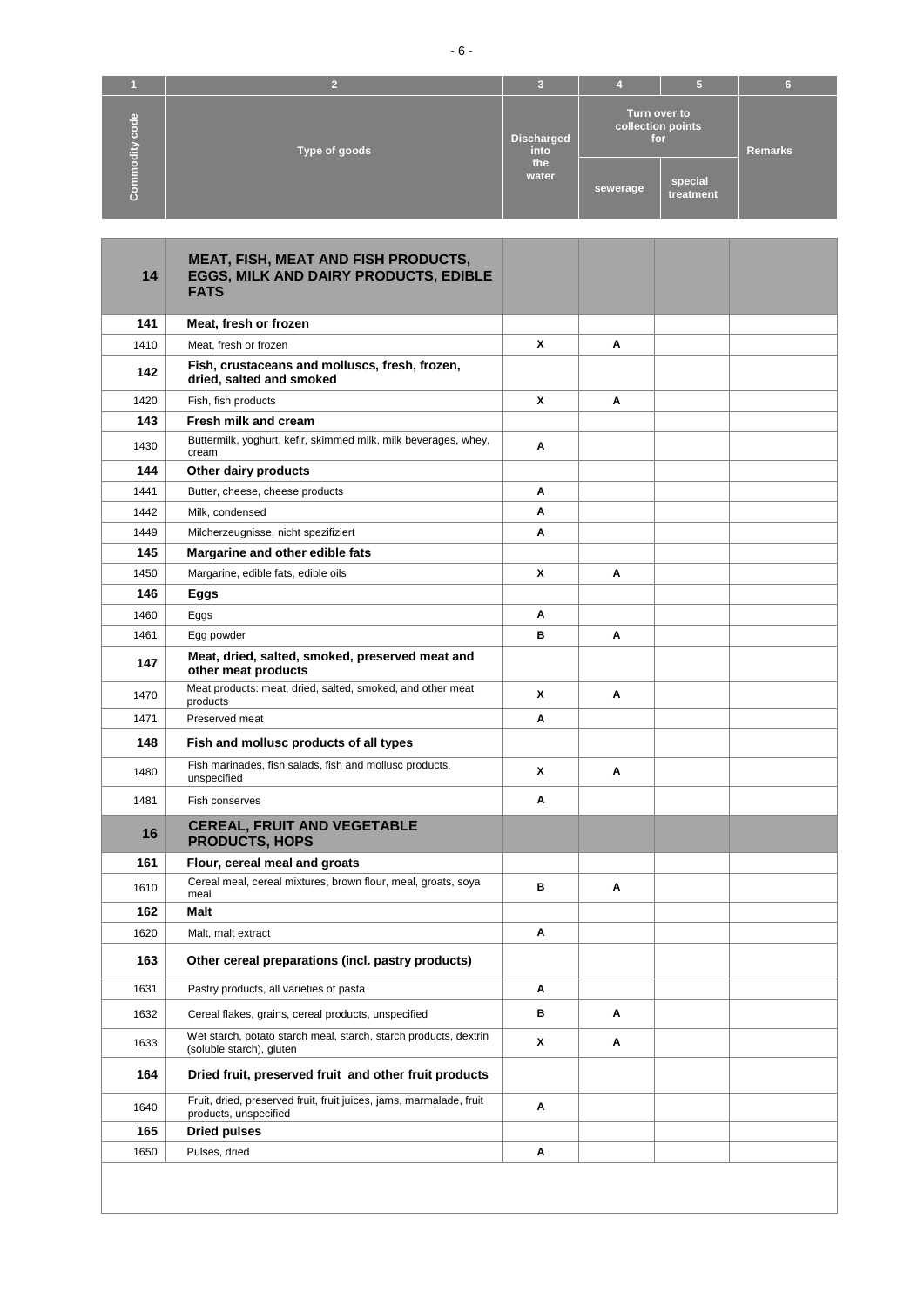|                                             |               | з                         |                                                 |                       |                |
|---------------------------------------------|---------------|---------------------------|-------------------------------------------------|-----------------------|----------------|
| $\frac{e}{\sigma}$<br>$\circ$<br>o<br>odity | Type of goods | <b>Discharged</b><br>into | Turn over to<br><b>Collection points</b><br>for |                       | <b>Remarks</b> |
| $\bullet$                                   |               | the<br>water              | sewerage                                        | special<br>treatmentg |                |

| 166  | Dried vegetables, preserved vegetables and other<br>vegetable products                                                                                                              |      |   |   |     |
|------|-------------------------------------------------------------------------------------------------------------------------------------------------------------------------------------|------|---|---|-----|
| 1661 | Vegetables, dried, preserved vegetables, vegetable juices                                                                                                                           | Α    |   |   |     |
| 1662 | Vegetable products, unspecified, e.g. potato flour, sago, topioca<br>flour                                                                                                          | в    | Α |   |     |
| 167  | <b>Hops</b>                                                                                                                                                                         |      |   |   |     |
| 1670 | Hops                                                                                                                                                                                | A    |   |   |     |
| 17   | <b>ANIMAL FEEDSTUFFS</b>                                                                                                                                                            |      |   |   |     |
| 171  | Straw and hay                                                                                                                                                                       |      |   |   |     |
| 1711 | Hay, hay chaff, straw, straw chaff                                                                                                                                                  | A    |   |   |     |
| 1712 | Grass meal, clover meal, lucerne meal, including in pellet form                                                                                                                     | в    | Α |   |     |
| 172  | Oil cake and other residues resulting from the<br>extraction of vegetable oils                                                                                                      |      |   |   |     |
| 1720 | Expeller, extraction flour, whole grain flour, oil cake, soy meal,<br>including in pellet form                                                                                      | A, B | Α |   | 14) |
| 179  | Other animal feedstuffs incl. waste from food<br><b>industries</b>                                                                                                                  |      |   |   |     |
| 1791 | Animal feedstuffs, of mineral origin e.g. calcium phosphate,<br>dicalcium phosphate (phosphoric acid chalk), chalk mixtures                                                         | X    | Α |   |     |
| 1792 | Futtermittel, pflanzlich, z.B. Futterfrüchte, Futtermelasse,<br>Futterwurzeln, Getreidefuttermehl, Glutenfeed, Kartoffelpülpe,<br>Kartoffelschnitzel, Kleber, Kleie, Maniokawurzeln | A, B | Α |   | 14) |
| 1793 | Animal foodstuffs or animal origin, e.g. fish meal, shrimps,<br>mollusc shells, including in pellet form                                                                            | X    | Α | s | 16) |
| 1794 | Sugar beet pulp, after extraction of the sugar or dry, including in<br>pellet form                                                                                                  | Α    |   |   |     |
| 1795 | Animal feedstuffs, of vegetable origin, other food industry waste<br>products and residues, including in pellet form                                                                | X    | x | s |     |
| 1799 | Animal feedstuffs, additives, unspecified, including in pellet form                                                                                                                 | X    | x | s |     |
| 18   | OIL SEEDS, OLEAGINOUS FRUITS,<br><b>VEGETABLE AND ANIMAL OILS AND FATS</b><br>(except edible fats)                                                                                  |      |   |   |     |
| 181  | Oil seeds and oleaginous fruits                                                                                                                                                     |      |   |   |     |
| 1811 | Cotton seed, groundnuts, copra, palm kernels, rape, rape seed,<br>soya beans, sunflower seed, oleaginous fruits, including in<br>pellet form, unspecified                           | Α    |   |   |     |
| 1812 | Oleaginous fruits, oleaginous seeds for use as a recognised<br>seed                                                                                                                 | Α    |   |   |     |
| 1813 | Meal of oleaginous fruits                                                                                                                                                           | в    | Α |   |     |
| 182  | Vegetable and animal oils and fats (except edible<br>fats)                                                                                                                          |      |   |   |     |
| 1821 | Oils and fats, of vegetable origin, e.g. groundnut oil, palm oil,<br>soya bean oil, sunflower-seed oil                                                                              | X    | Α |   |     |
| 1822 | Oil and fats, of animal origin, e.g. from fishes and marine<br>creatures, fish oil, tallow                                                                                          | X    | Α |   |     |
| 1823 | Industrial vegetable and animal oils and fats, e.g. fatty acid,<br>varnish, oleic acid (olein), palmitic acid, stearin, stearin pitch,<br>stearic acid                              | X    | Α |   |     |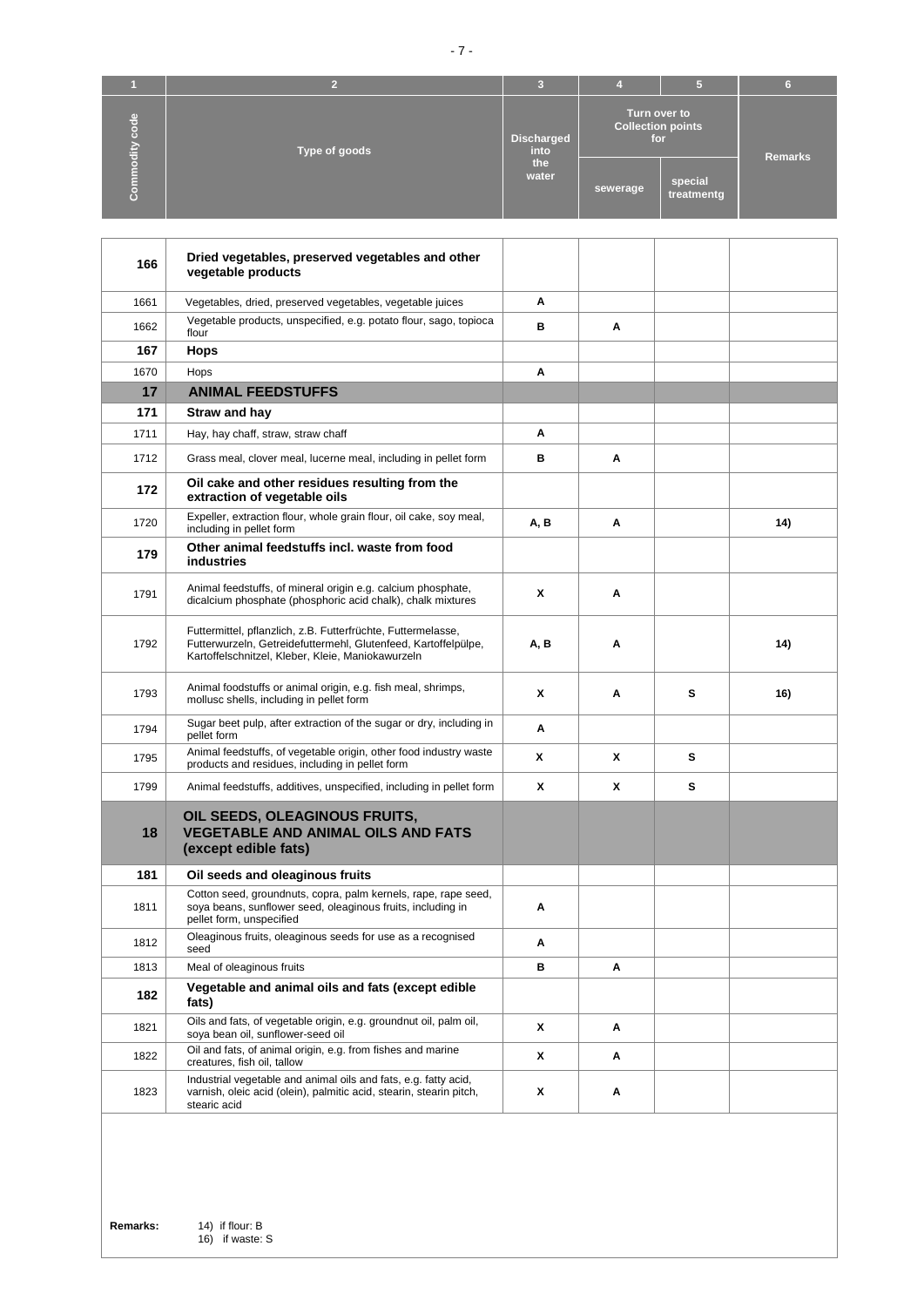|                             |               | з                         |                                          |                      |                |
|-----------------------------|---------------|---------------------------|------------------------------------------|----------------------|----------------|
| le<br>d<br>o<br>h.<br>odity | Type of goods | <b>Discharged</b><br>into | Turn over to<br>collection points<br>for |                      | <b>Remarks</b> |
|                             |               | the<br>water              | sewerage                                 | special<br>treatment |                |

- 8 -

| $\overline{2}$ | <b>SOLID MINERAL FUELS</b>                                                                          |   |     |
|----------------|-----------------------------------------------------------------------------------------------------|---|-----|
| 21             | <b>HARD COAL AND HARD COAL</b><br><b>BRIQUETTES</b>                                                 |   |     |
| 211            | Hard coal                                                                                           |   |     |
| 2110           | Anthracite, fine washery tailings, bituminous coal, steam coal,<br>gas coal, hard coal, unspecified | A | 18) |
| 213            | Hard coal briquettes                                                                                |   |     |
| 2130           | Anthracite briquettes, hard coal briquettes                                                         | Α | 18) |
| 22             | LIGNITE, LIGNITE BRIQUETTES AND PEAT                                                                |   |     |
| 221            | Lignite                                                                                             |   |     |
| 2210           | Lignite, pitch coal                                                                                 | A | 18) |
| 223            | <b>Lignite briguettes</b>                                                                           |   |     |
| 2230           | Lignite briquettes                                                                                  | Α | 18) |
| 224            | Peat                                                                                                |   |     |
| 2240           | Fire peat, fertiliser peat, peat briquettes, peat litter, peat,<br>unspecified                      | Α | 18) |
| 23             | <b>HARD COAL COKE AND LIGNITE COKE</b>                                                              |   |     |
| 231            | <b>Hard coal coke</b>                                                                               |   |     |
| 2310           | Hard coal coke, gas coke, foundry coke (carbon coke), coke<br>briquettes, semi-coke                 | A | 18) |
| 233            | Lignite coke                                                                                        |   |     |
| 2330           | Lignite coke, lignite briquettes, lignite semi-coke                                                 | Α | 18) |

unloading standard.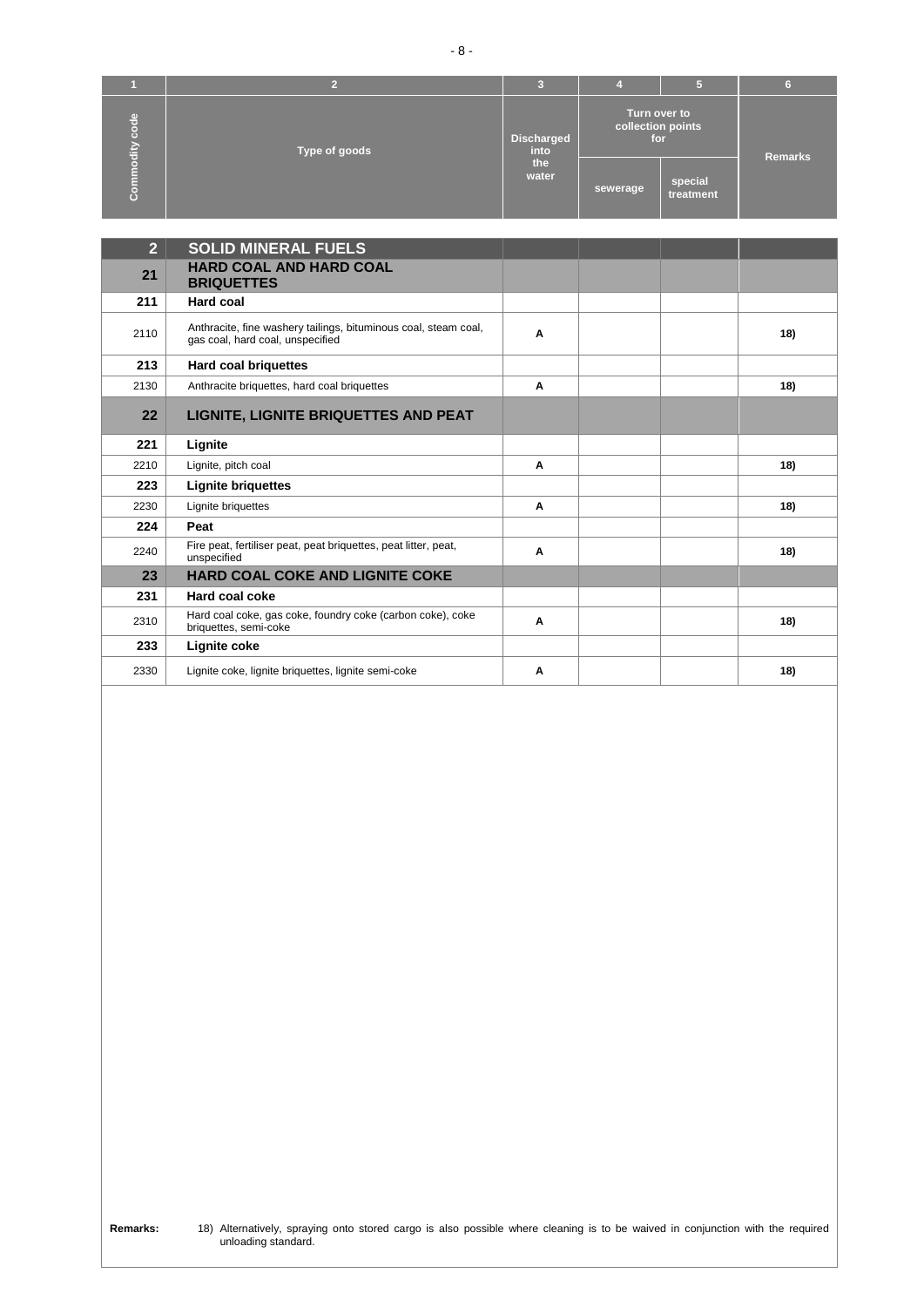|                                     |               | c<br>∼                    |                                          |                      |                |
|-------------------------------------|---------------|---------------------------|------------------------------------------|----------------------|----------------|
| $\frac{e}{\sigma}$<br>$\frac{1}{2}$ | Type of goods | <b>Discharged</b><br>into | Turn over to<br>collection points<br>for |                      | <b>Remarks</b> |
| G                                   |               | the<br>water              | sewerage                                 | special<br>treatment |                |

| $\overline{\mathbf{3}}$ | OIL, PETROLEUM, PETROLEUM<br><b>PRODUCTS, GASES</b>                                                                                                                                                                    |   |   |   |    |
|-------------------------|------------------------------------------------------------------------------------------------------------------------------------------------------------------------------------------------------------------------|---|---|---|----|
| 31                      | <b>CRUDE OIL, PETROLEUM</b>                                                                                                                                                                                            |   |   |   |    |
| 310                     | Crude oil, petroleum                                                                                                                                                                                                   |   |   |   |    |
| 3100                    | Oil, crude, petroleum, crude (crude naphtha)                                                                                                                                                                           | X | X | s |    |
| 32                      | <b>FUELS AND HEATING OIL</b>                                                                                                                                                                                           |   |   |   |    |
| 321                     | Motor spirit (gasoline) and other light oils                                                                                                                                                                           |   |   |   |    |
| 3211                    | Gasoline, gasoline-benzole mixture                                                                                                                                                                                     | X | X | s |    |
| 3212                    | Light petroleum oil, naphtha, motor gasoline, unspecified                                                                                                                                                              | x | x | s |    |
| 323                     | Petroleum, turbo-combustion engine fuel                                                                                                                                                                                |   |   |   |    |
| 3231                    | Petroleum, heating petroleum, paraffin                                                                                                                                                                                 | X | X | s |    |
| 3232                    | Kerosene, turbo-combustion engine fuel, jet fuel, unspecified                                                                                                                                                          | X | х | s |    |
| 325                     | Gas oil, diesel oil and light heating oil                                                                                                                                                                              |   |   |   |    |
| 3251                    | Diesel fuel, diesel oil, gas oil                                                                                                                                                                                       | X | X | s |    |
| 3252                    | Heating oil, light, extra light                                                                                                                                                                                        | χ | X | s |    |
| 3253                    | Fatty Acid Methyl Ester (FAME, biodiesel)                                                                                                                                                                              | x | X | s |    |
| 327                     | Heavy heating oil                                                                                                                                                                                                      |   |   |   |    |
| 3270                    | Heating oil, medium, medium heavy, heavy                                                                                                                                                                               | X | x | s |    |
| 33                      | NATURAL, REFINERY AND RELATED<br><b>GASES</b>                                                                                                                                                                          |   |   |   |    |
| 330                     | Natural. refinery and related gases                                                                                                                                                                                    |   |   |   |    |
| 3301                    | <b>Butadienes</b>                                                                                                                                                                                                      | X | X | s |    |
| 3302                    | Acetylenes, cyclohexane, gaseous hydrocarbons, methane,<br>other natural gases                                                                                                                                         | x | X | s |    |
| 3303                    | Ethylene (=ethene), butane, butylene, isobutane, isobutylene,<br>hydrocarbon mixtures, propane, propane-butane mixtures,<br>propylene, refinery gases, unspecified                                                     | x | x | s |    |
| 34                      | <b>NON-FUEL DERIVATIVES, UNSPECIFIED</b>                                                                                                                                                                               |   |   |   |    |
| 341                     | Lubricating oils and greases                                                                                                                                                                                           |   |   |   |    |
| 3411                    | Mineral lubricating oils, engine oils, lubricating greases                                                                                                                                                             | X | х | s |    |
| 3412                    | Waste oil, drain oil                                                                                                                                                                                                   | X | Х | s |    |
| 343                     | <b>Bitumen and bituminous mixtures</b>                                                                                                                                                                                 |   |   |   |    |
| 3430                    | Bitumen, bitumen emulsions, bitumen solutions, bitumen<br>adhesive mass, cold tar, cold asphalt, pitch emulsions (cold<br>bitumen), pitch solutions, tar emulsions, tar solutions,<br>bituminous mixtures, unspecified | x | x | s |    |
| 349                     | Non-fuel derivatives, unspecified                                                                                                                                                                                      |   |   |   |    |
| 3491                    | Acetylene coke, petroleum coke (pet coke)                                                                                                                                                                              | x | X | s | 4) |
| 3492                    | Carbon Black Oil, paraffin wax, pyrolysis oil, pyrolysis residues<br>(pyrotar), heavy oil, not for heating                                                                                                             | X | X | s |    |
| 3493                    | Paraffin, transformer oil, wax, non-fuel derivatives, unspecified                                                                                                                                                      | X | X | s |    |

**Remarks:** 4) As an alternative to "S", spraying onto stored cargo is possible where this is not prohibited by national regulations. If spraying onto stored cargo is prohibited by domestic regulations, the wash water must be removed to a facility for the harmless disposal of the sewage.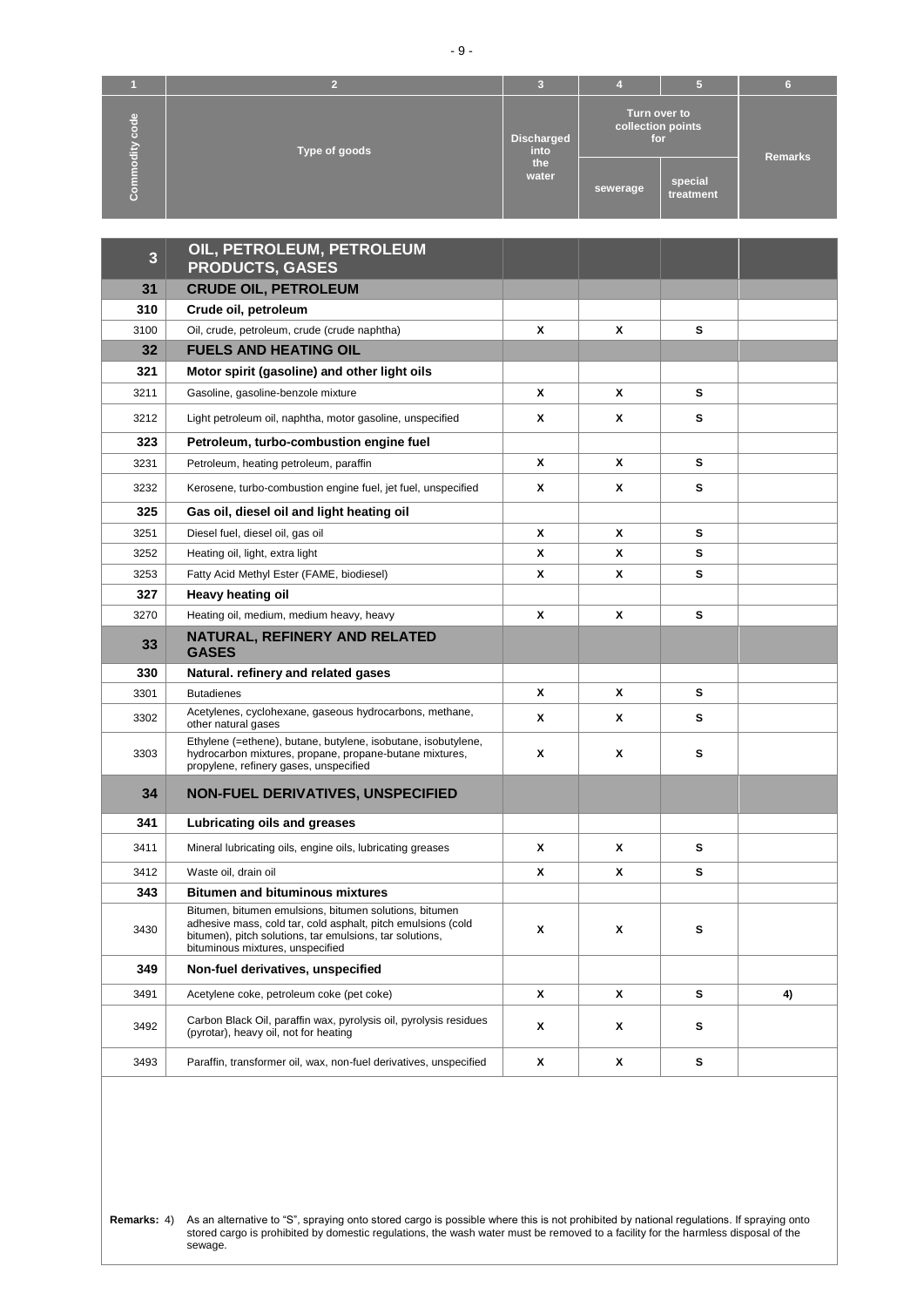|                           |               | œ<br>m                    |                                          |                      |                |
|---------------------------|---------------|---------------------------|------------------------------------------|----------------------|----------------|
| $\omega$<br>ь<br>rs:<br>骨 | Type of goods | <b>Discharged</b><br>into | Turn over to<br>collection points<br>for |                      | <b>Remarks</b> |
| $\mathbf C$               |               | the<br>water              | sewerage                                 | special<br>treatment |                |

| $\overline{\mathbf{4}}$ | ORES AND METAL WASTES                                                                                                                                                        |      |      |   |         |
|-------------------------|------------------------------------------------------------------------------------------------------------------------------------------------------------------------------|------|------|---|---------|
| 41                      | <b>IRON ORE (except roasted pyrites)</b>                                                                                                                                     |      |      |   |         |
| 410                     | Iron ores and concentrates (except roasted<br>pyrites)                                                                                                                       |      |      |   |         |
| 4101                    | Iron ores, haematite concentrates, bog iron ore                                                                                                                              | A    |      | s | 5), 18) |
| 4102                    | Waste and intermediate products generated in preparing ores<br>for metal extraction                                                                                          | X    | Α    | s | 4), 5)  |
| 45                      | NF ORES, COMBUSTION PRODUCTS,<br><b>WASTE AND SCRAP</b>                                                                                                                      |      |      |   |         |
| 451                     | NF metal waste, combustion products, ash and<br>scrap                                                                                                                        |      |      |   |         |
| 4511                    | Aluminium and aluminium alloy waste, ash, residues, slag and<br>scrap                                                                                                        | A, B | A    | s | 5), 15) |
| 4512                    | Lead and lead alloy waste, ash, residues, slag and scrap                                                                                                                     | X    | X    | s |         |
| 4513                    | Copper and copper alloy (brass) waste, ash, residues, slag and<br>scrap                                                                                                      | в    | A, B | s | 5), 15) |
| 4514                    | Zinc and zinc alloy waste, ash, residues, slag and scrap                                                                                                                     | B    |      | s | 5)      |
| 4515                    | Tin and tin alloy waste, ash, residues, slag and scrap                                                                                                                       | в    | A    | s | 4), 5)  |
| 4516                    | Vanadium and vanadium alloy waste, ash, residues, slag and<br>scrap                                                                                                          | B    |      | s | 4, 5)   |
| 4517                    | NF metal and NF metal alloy (unspecified) waste, ash,<br>residues, slag and scrap                                                                                            | X    | X    | s |         |
| 4518                    | NF metal ores combustion products                                                                                                                                            | X    | X    | s |         |
| 452                     | <b>Copper ores and concentrates</b>                                                                                                                                          |      |      |   |         |
| 4520                    | Copper ores, copper concentrates                                                                                                                                             | X    | Α    | s | 4), 5)  |
| 453                     | Bauxite, aluminium ores and concentrates                                                                                                                                     |      |      |   |         |
| 4530                    | Bauxite, including calcined bauxite, aluminium ores, aluminium<br>concentrates, corundum, lepidolite                                                                         | Α    |      |   | 18)     |
| 455                     | <b>Manganese ores and concentrates</b>                                                                                                                                       |      |      |   |         |
| 4550                    | Manganese dioxide, natural, manganese carbonate, natural,<br>manganese dioxide, natural, manganese ores, manganese<br>concentrates                                           | A    |      |   | 18)     |
| 459                     | Other NF metal ores and concentrates                                                                                                                                         |      |      |   |         |
| 4591                    | Lead ores, lead concentrates                                                                                                                                                 | X    | X    | s |         |
| 4592                    | Chrome ores, chrome concentrates                                                                                                                                             | X    | x    | s | 4), 5)  |
| 4593                    | Zinc ores (calamine), zinc concentrates                                                                                                                                      | X    | A    |   | 18)     |
| 4599                    | NF metal ores, concentrates, unspecified, e.g. ilmenite (titanium<br>iron ore), cobalt ore, monazite, nickel ore, rutile (titanium ore),<br>tin ore, zircon ore, zircon sand | X    | X    | s | 4)      |

**Remarks:** 4) As an alternative to "S", spraying onto stored cargo is possible where this is not prohibited by national regulations. If spraying onto stored cargo is prohibited by domestic regulations, the wash water must be removed to a facility for the harmless disposal of the sewage.

5) S obligatory for water soluble metal salts; precludes spraying onto stored cargo.

15) if waste and scrap: A, otherwise B

18) Alternatively spraying onto stored cargo is also possible where cleaning is to be waived in conjunction with the required unloading standard.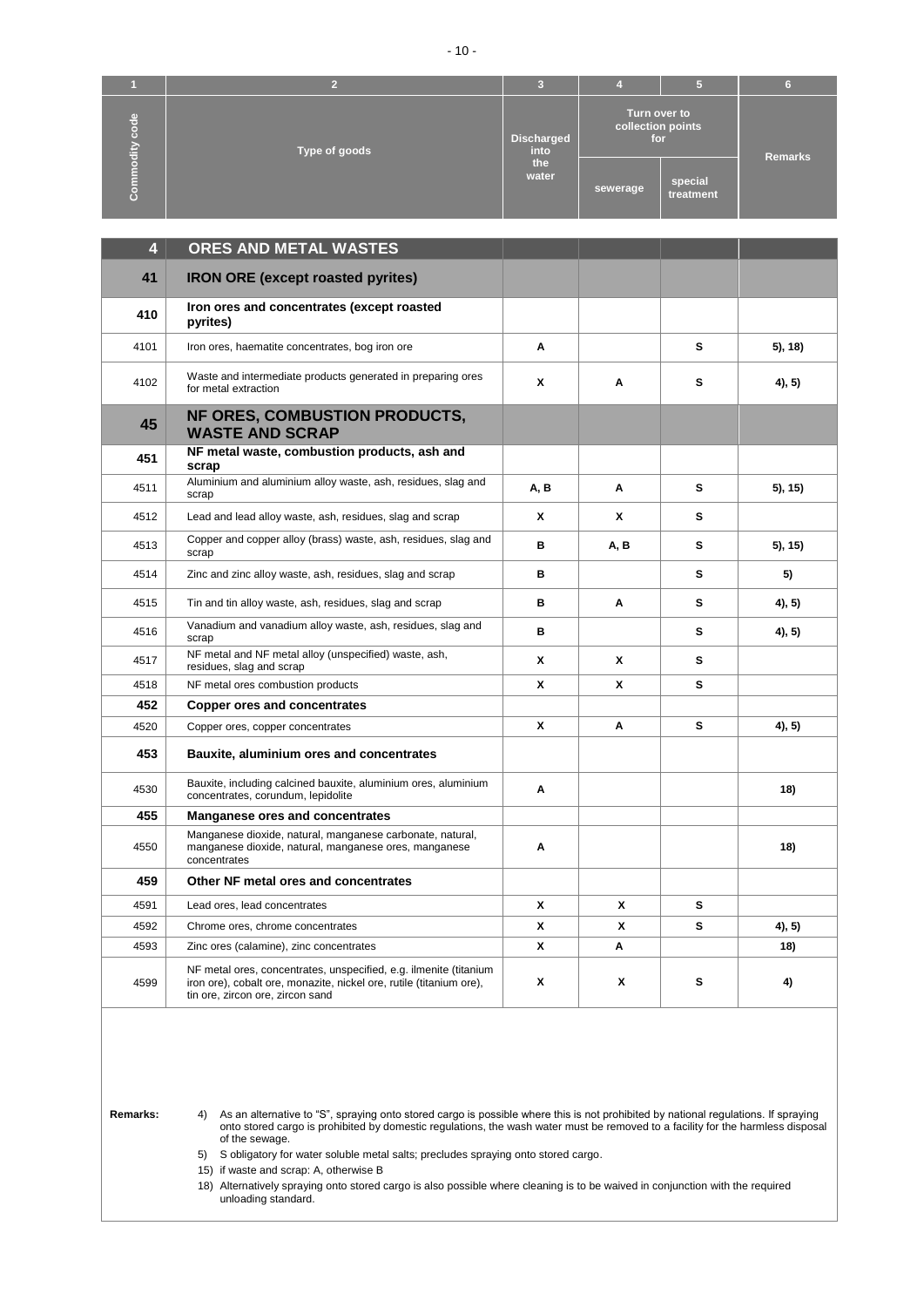|                      |               | G.<br>∼            |                                          |                      |                |
|----------------------|---------------|--------------------|------------------------------------------|----------------------|----------------|
| e,<br>о<br>ō<br>dity | Type of goods | Discharged<br>into | Turn over to<br>collection points<br>for |                      | <b>Remarks</b> |
| $\bullet$<br>ō       |               | the<br>water       | sewerage                                 | special<br>treatment |                |

| 46   | IRON AND STEEL WASTE AND SCRAP,<br>roasted pyrites                                                                                                                                                                                                                           |   |   |   |     |
|------|------------------------------------------------------------------------------------------------------------------------------------------------------------------------------------------------------------------------------------------------------------------------------|---|---|---|-----|
| 462  | Iron and steel scrap for remelting                                                                                                                                                                                                                                           |   |   |   |     |
| 4621 | Waste, shavings, scrap for remelting, e.g. of sheet iron and<br>steel, sheet bars, sections and rails                                                                                                                                                                        | X | Α |   | 18) |
| 4622 | Other iron and steel scrap, for remelting, e.g. axles, old sheet<br>metal, end-of-life vehicles, iron, old, missing, pieces of iron from<br>wrecking activity, projectiles, broken iron castings, parts, left<br>over ingots, rail sections, sleepers, Stainless steel scrap | X | A |   | 18) |
| 4623 | Iron pellets, for remelting                                                                                                                                                                                                                                                  | X | A |   | 18) |
| 463  | Iron and steel scrap, not for remelting                                                                                                                                                                                                                                      |   |   |   |     |
| 4631 | Waste, waste parts from sheet iron and steel, plates, sheet<br>bars, sections and rails, waste iron shavings, rolling mill waste,<br>all not for remelting                                                                                                                   | X | A |   | 18) |
| 4632 | Iron and steel scrap, not for remelting, e.g. axles, iron and steel<br>lumps, tyres, wheel sets, track, sleepers, pieces of steel from<br>demolition work, steel shafts                                                                                                      | X | A |   | 18) |
| 465  | Iron slag and ash for remelting                                                                                                                                                                                                                                              |   |   |   |     |
| 4650 | Mill scale, mill slag, mill cinder, iron slag, unspecified                                                                                                                                                                                                                   | X | X | s |     |
| 466  | <b>Blast furnace dust</b>                                                                                                                                                                                                                                                    |   |   |   |     |
| 4660 | Flue dust, top gas dust, blast furnace dust                                                                                                                                                                                                                                  | X | X | s |     |
| 467  | <b>Roasted pyrites</b>                                                                                                                                                                                                                                                       |   |   |   |     |
| 4670 | Iron pyrites, roasted, roasted pyrites, pyrites, roasted                                                                                                                                                                                                                     | X | X | s |     |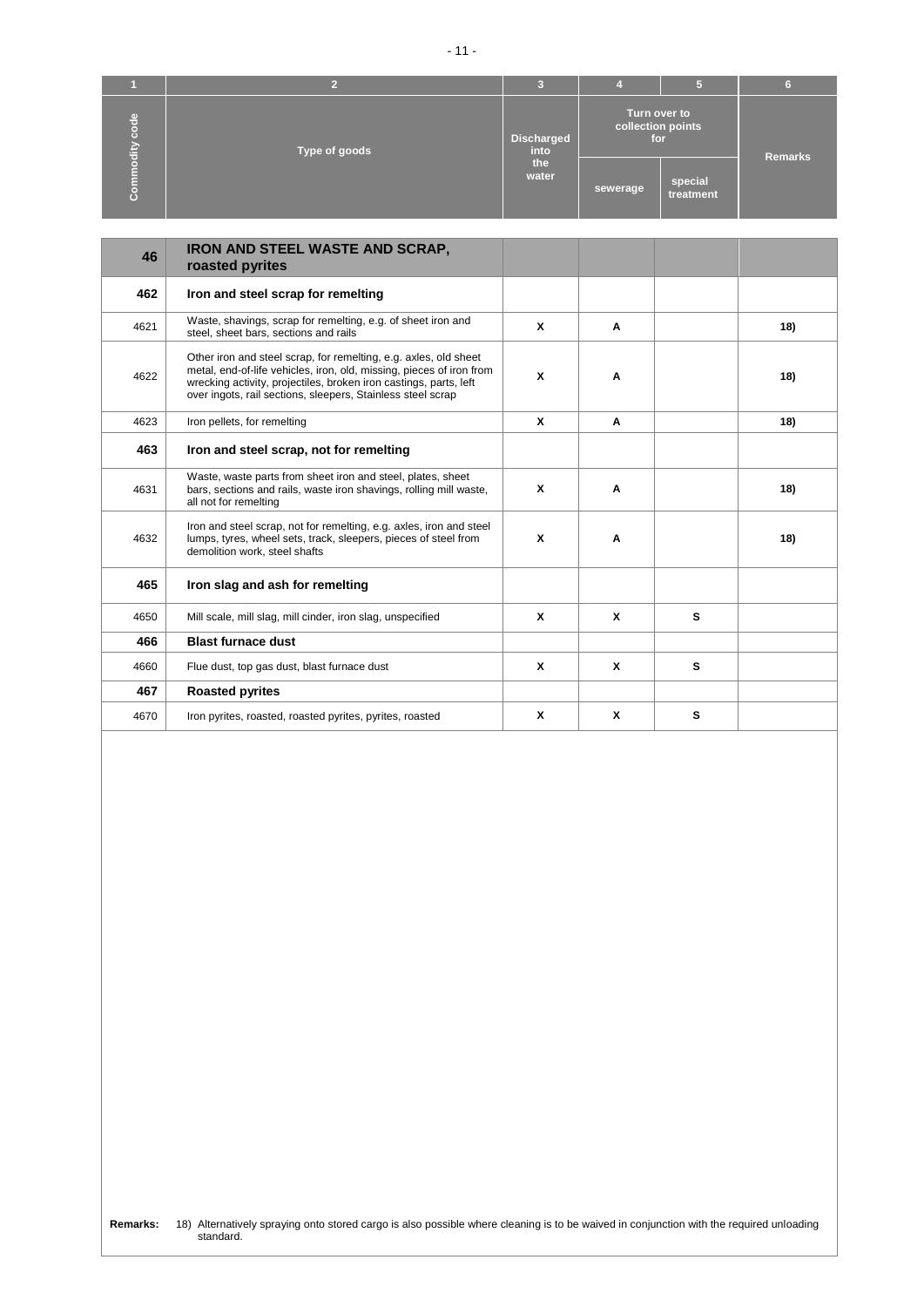| e,<br>Θ<br>ō<br>$\frac{dy}{dt}$ | Type of goods | Turn over to<br>collection points<br><b>Discharged</b><br>for<br>into |          | <b>Remarks</b>       |  |
|---------------------------------|---------------|-----------------------------------------------------------------------|----------|----------------------|--|
| ō<br>G                          |               | the<br>water                                                          | sewerage | special<br>treatment |  |

| 5    | <b>IRON, STEEL AND NF METALS (including</b><br>semi-finished products)                                                                   |   |   |    |
|------|------------------------------------------------------------------------------------------------------------------------------------------|---|---|----|
| 51   | PIG IRON, FERRO-ALLOYS, CRUDE STEEL                                                                                                      |   |   |    |
| 512  | Pig iron, spiegeleisen and carburised ferro-<br>manganese                                                                                |   |   |    |
| 5121 | Pig iron in pigs, blocks, e.g. ferro-phosphorous, haematite pig<br>iron, pig iron, containing phosphorous, spiegeleisen                  | A | s | 6) |
| 5122 | Ferro-manganese with a carbon content greater than 2%, in<br>pigs, in blocks                                                             | A | s | 6) |
| 5123 | Iron filings, steel filings                                                                                                              | в | s | 6) |
| 5124 | Spongy iron, spongy steel, iron slag (steel skulls, pig iron<br>skulls)                                                                  | Α | s | 6) |
| 513  | Ferro-alloys (except carburised ferro-manganese)                                                                                         |   |   |    |
| 5131 | Iron alloys, unspecified                                                                                                                 | A | s | 6) |
| 5132 | Ferro-manganese with a carbon content of up to 2%, ferro-<br>manganese alloys, unspecified                                               | A | s | 6) |
| 5133 | Ferrosilicon (silico-manganese), ferro manganese silicon                                                                                 | A | s | 6) |
| 515  | <b>Crude steel</b>                                                                                                                       |   |   |    |
| 5150 | Crude steel in ingots, in slabs, in blocks, in cast rounds                                                                               | A | s | 6) |
| 52   | <b>SEMI-FINISHED ROLLED STEEL PRODUCTS</b>                                                                                               |   |   |    |
| 522  | Semi-finished rolled steel products                                                                                                      |   |   |    |
| 5221 | Semi-finished rolled steel in ingots, in slabs, in billets, in sheet<br>bars                                                             | A | s | 6) |
| 5222 | Wide steel strip (coils)                                                                                                                 | Α | s | 6) |
| 5223 | Wide steel strip (coils), for rolling                                                                                                    | A | s | 6) |
| 523  | Other semi-finished rolled steel products                                                                                                |   |   |    |
| 5230 | Blooms, crude blooms, tube blanks                                                                                                        | A | s | 6) |
| 53   | <b>BAR STEEL AND SHAPED STEEL, WIRE,</b><br><b>RAILWAY OR TRAMWAY TRACK</b><br><b>CONSTRUCTION MATERIAL</b>                              |   |   |    |
| 531  | Bar steel and shaped steel                                                                                                               |   |   |    |
| 5311 | Bar steel and shaped steel, e.g. H. I, T, U and other special<br>profiles, round steel and square bar steel                              | Α | s | 6) |
| 5312 | Steel sheet piling                                                                                                                       | A | s | 6) |
| 5313 | Reinforcing steel e.g. rebar steel (reinforcing bar steel), cold<br>twisting TOR steel, TOR steel                                        | Α | s | 6) |
| 535  | Wire rod                                                                                                                                 |   |   |    |
| 5350 | Iron or steel wire rod                                                                                                                   | Α | s | 6) |
| 537  | Railway or tramway track construction material of<br>steel                                                                               |   |   |    |
| 5370 | Railway or tramway track construction material of steel e.g.<br>track, sleepers, steel powered rails with some parts made of NF<br>metal | Α | s | 6) |

**1 2 3 4 5 6**

- 12 -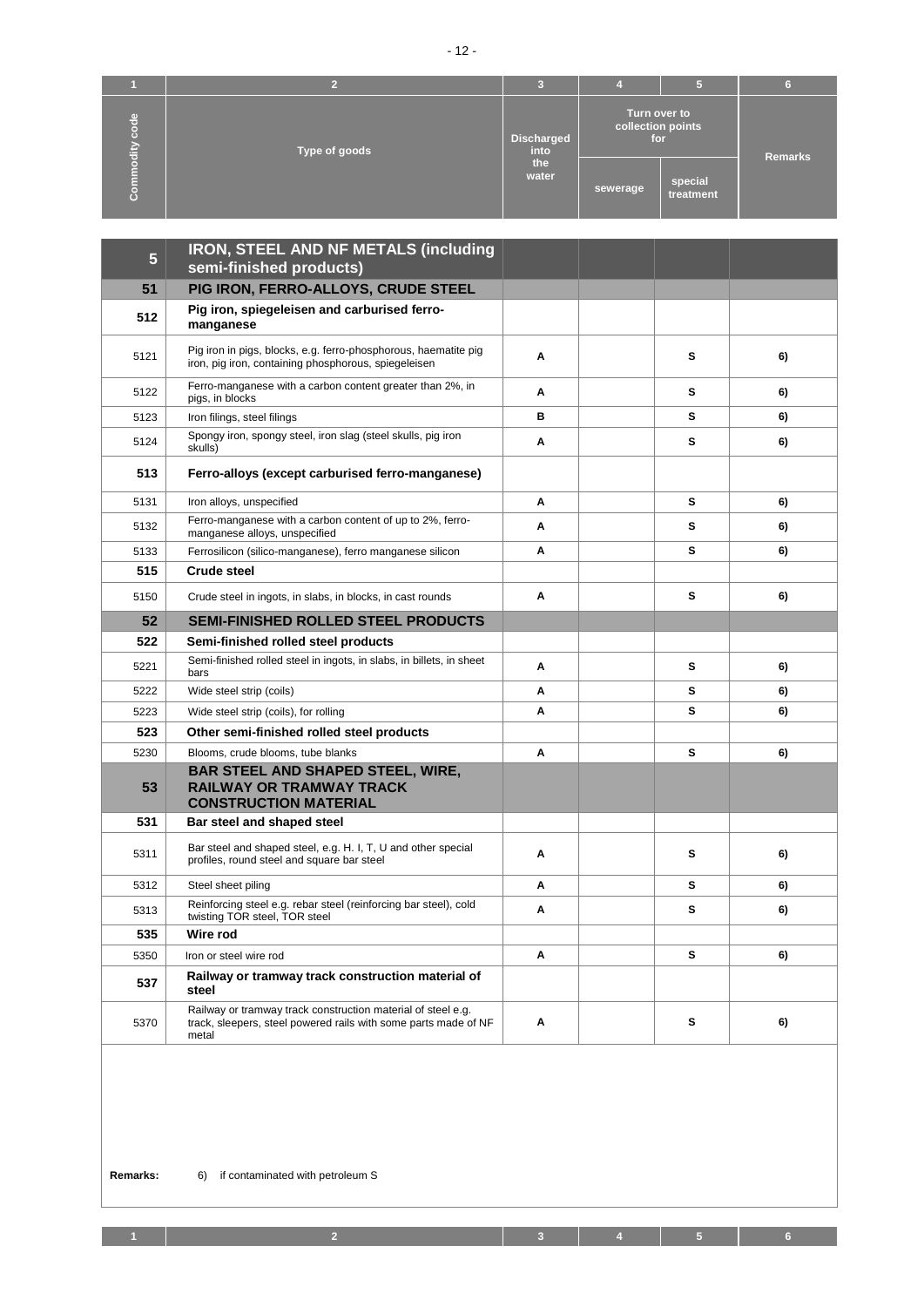| code<br>Type of goods | <b>Discharged</b><br>into<br>the<br>water | Turn over to<br>collection points<br>for |          | <b>Remarks</b>       |  |
|-----------------------|-------------------------------------------|------------------------------------------|----------|----------------------|--|
| Commodity             |                                           |                                          | sewerage | special<br>treatment |  |

| 54   | STEEL SHEETS, TIN PLATE AND TINNED<br>STRIP, STEEL STRIP, INCLUDING SURFACE<br><b>COATED</b>                                                                                                                                                                                                     |   |   |   |    |
|------|--------------------------------------------------------------------------------------------------------------------------------------------------------------------------------------------------------------------------------------------------------------------------------------------------|---|---|---|----|
| 541  | Steel sheets and wide flats                                                                                                                                                                                                                                                                      |   |   |   |    |
| 5411 | Wide flats (universal plate)                                                                                                                                                                                                                                                                     | A |   | s | 6) |
| 5412 | Plates in sheets or rolls (e.g. coils) of steel, e.g. electrical<br>sheets, magnetic steel sheets, electrical steel, thin plate, ultra-<br>thin plate, medium plate, heavy plate, diamond steel sheets,<br>bulb embossed plate, goffered plate, corrugated and sieving<br>sheets, armoured plate | Α |   | s | 6) |
| 544  | Steel strip, including surface coated, tinned strip,<br>tin plate                                                                                                                                                                                                                                |   |   |   |    |
| 5441 | Tinned strip, tin plate                                                                                                                                                                                                                                                                          | Α |   | s | 6) |
| 5442 | Steel strip, including surface coated                                                                                                                                                                                                                                                            | А |   | s | 6) |
| 55   | <b>TUBES AND THE LIKE STEEL, CRUDE</b><br><b>FOUNDRY PRODUCTS AND IRON AND</b><br><b>STEEL FORGINGS</b>                                                                                                                                                                                          |   |   |   |    |
| 551  | Tubes, tube and pipe fittings of steel, of cast iron                                                                                                                                                                                                                                             |   |   |   |    |
| 5510 | Tubes, tube and pipe fittings, tube coils of steel, of cast iron                                                                                                                                                                                                                                 | A |   | s | 6) |
| 552  | Crude foundry products and forgings of steel, of<br>cast iron                                                                                                                                                                                                                                    |   |   |   |    |
| 5520 | Shaped, pressed, forged, stamped pieces of steel, of cast iron                                                                                                                                                                                                                                   | Α |   | s | 6) |
| 56   | NF METALS AND NF SEMI-MANUFACTURED<br><b>PRODUCTS</b>                                                                                                                                                                                                                                            |   |   |   |    |
| 561  | <b>Copper and copper alloys</b>                                                                                                                                                                                                                                                                  |   |   |   |    |
| 5611 | Anode copper, precopper (converter copper, black copper)                                                                                                                                                                                                                                         | Α |   | s | 6) |
| 5612 | Copper (electrolytic copper, refined copper), copper alloys, e.g.<br>bronze, brass                                                                                                                                                                                                               | Α |   | s | 6) |
| 562  | Aluminium and aluminium alloys                                                                                                                                                                                                                                                                   |   |   |   |    |
| 5620 | Aluminium, aluminium alloys                                                                                                                                                                                                                                                                      | Α |   | s | 6) |
| 563  | Lead and lead alloys                                                                                                                                                                                                                                                                             |   |   |   |    |
| 5630 | Lead (electrolytic lead, smelted lead, rolled lead), lead alloys,<br>lead dust, (ground crude lead)                                                                                                                                                                                              | X | X | s |    |
| 564  | Zinc and zinc alloys                                                                                                                                                                                                                                                                             |   |   |   |    |
| 5640 | Zinc (spelter, electrolytic zinc, refined zinc, hard zinc), zinc<br>alloys                                                                                                                                                                                                                       | Α |   | s | 6) |
| 565  | Other NF metals and their alloys                                                                                                                                                                                                                                                                 |   |   |   |    |
| 5651 | Magnesium, magnesium alloys                                                                                                                                                                                                                                                                      | Α |   | s | 6) |
| 5652 | Nickel, nickel alloys                                                                                                                                                                                                                                                                            | в | Α | s | 6) |
| 5653 | Tin, tin alloys                                                                                                                                                                                                                                                                                  | в | Α | s | 6) |
| 5659 | NF metals, NF metal alloys, unspecified                                                                                                                                                                                                                                                          | X | x | s |    |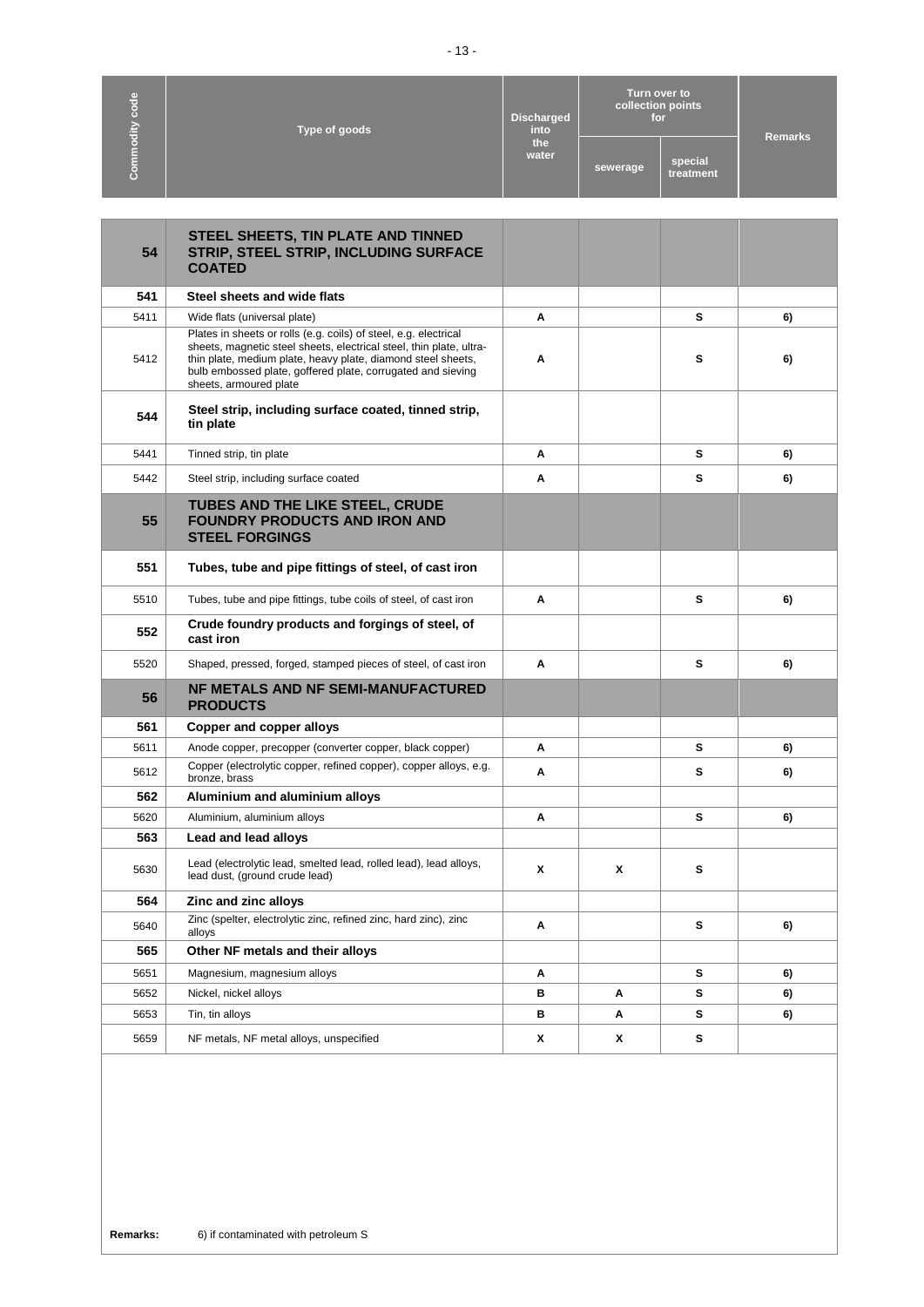|                                 |               | œ                         |                                          |                      |                |
|---------------------------------|---------------|---------------------------|------------------------------------------|----------------------|----------------|
| $\frac{e}{\sigma}$<br>c<br>dity | Type of goods | <b>Discharged</b><br>into | Turn over to<br>collection points<br>for |                      | <b>Remarks</b> |
| г<br>G                          |               | the<br>water              | sewerage                                 | special<br>treatment |                |

| 568  | NF semi-finished metal products                         |   |  |    |
|------|---------------------------------------------------------|---|--|----|
| 5681 | Strip, plates, sheets, of NF metals and NF metal alloys | А |  | 6) |
| 5682 | Wire of NF metals and NF metal alloys                   | А |  | 6) |
| 5683 | Foils of NF metals and NF metal alloys                  | А |  | 6) |
| 5684 | Sections and bars of NF metals and NF metal alloys      | А |  | 6) |
| 5689 | NF semi-finished metal products, unspecified            | А |  | 6) |

**Remarks:** 6) if contaminated with petroleum S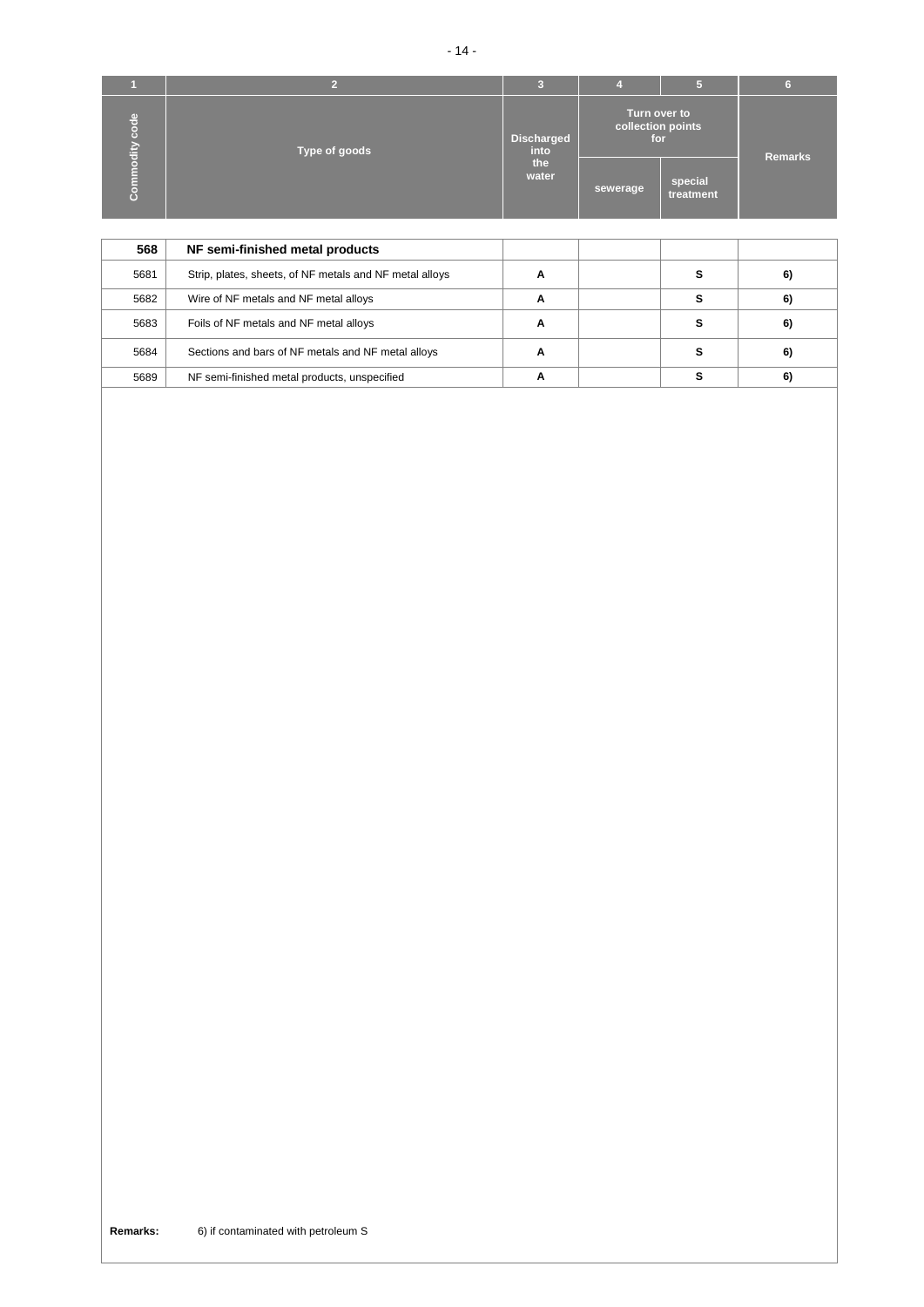|                                    |               | œ<br>m.                          |                                          |                      |                |
|------------------------------------|---------------|----------------------------------|------------------------------------------|----------------------|----------------|
| $\omega$<br>ь<br>rs<br>$rac{1}{2}$ | Type of goods | <b>Discharged</b><br>into<br>the | Turn over to<br>collection points<br>for |                      | <b>Remarks</b> |
| O                                  |               | water                            | sewerage                                 | special<br>treatment |                |

| $6\phantom{a}$ | <b>STONE AND EARTH (including building</b><br>materials)                                                                                                                                      |   |   |   |     |
|----------------|-----------------------------------------------------------------------------------------------------------------------------------------------------------------------------------------------|---|---|---|-----|
| 61             | SAND, GRAVEL, PUMICE, CLAY, SLAG                                                                                                                                                              |   |   |   |     |
| 611            | Sand for industrial use                                                                                                                                                                       |   |   |   |     |
| 6110           | Moulding sand, foundry sand, glass sand, luting sand, quartz<br>sand, quartzite sand, sand for industrial use, unspecified                                                                    | A |   |   |     |
| 612            | Other natural sand and gravel                                                                                                                                                                 |   |   |   |     |
| 6120           | Gravel, including broken, sand, other                                                                                                                                                         | Α |   |   |     |
| 613            | Pumice, pumice sand and pumice gravel                                                                                                                                                         |   |   |   |     |
| 6131           | Pumice, ground pumice powder                                                                                                                                                                  | A |   |   |     |
| 6132           | Pumice gravel, pumice sand                                                                                                                                                                    | A |   |   |     |
| 614            | Clay earth, clay and clay-containing soils                                                                                                                                                    |   |   |   |     |
| 6141           | Bentonite, expanded clay, argillaceous shale, kaolin, clay earth,<br>china clay, clay, fuller's earth, crude and unpackaged, dinas<br>nuggets, crushed dinas (silica nuggets, crushed silica) | Α |   |   |     |
| 6142           | Bentonite, expanded clay, argillaceous shale, kaolin, clay earth,<br>china clay, clay, fuller's earth, crude and unpackaged, fireclay,<br>fireclay powder                                     | Α |   |   |     |
| 615            | Slag and ash, not for remelting                                                                                                                                                               |   |   |   |     |
| 6151           | Blast-furnace ash, ash from waste incineration, deslagging ash<br>from zinc smelters (retort residue), ash from fuel, fly ash, boiler<br>ash, grate ash, bottom ash, unspecified              | X | x | s |     |
| 6152           | Iron slag, blast furnace slag, coal slag, coke slag, slag,<br>containing iron, containing manganese, welding slag, grit from<br>blast furnace slag, slag from fuels, unspecified              | X | Α |   | 18) |
| 6153           | Pumice slag                                                                                                                                                                                   | Α |   |   |     |
| 6154           | Slag sand                                                                                                                                                                                     | Α |   |   |     |
| 6155           | Wood ash, coal ash, coke ash (including fly ash or associated<br>boiler ash)                                                                                                                  | X | Α |   | 18) |
| 6156           | Slag from lead and copper smelters, slag from waste<br>incineration, slags unspecified                                                                                                        | X | x | s |     |
| 62             | <b>SALT, PYRITES, SULPHURE</b>                                                                                                                                                                |   |   |   |     |
| 621            | Rock salt and saline salt                                                                                                                                                                     |   |   |   |     |
| 6210           | Sodium chloride, de-icing salt, evaporated salt, food grade salt,<br>rock salt, cattle salt, salt, including denatured, unspecified                                                           | A |   |   |     |
| 622            | Iron pyrites, unroasted                                                                                                                                                                       |   |   |   |     |
| 6220           | Iron pyrites, unroasted                                                                                                                                                                       | A |   |   |     |
| 623            | <b>Sulphur</b>                                                                                                                                                                                |   |   |   |     |
| 6230           | Sulphur, unrefined                                                                                                                                                                            | Α |   |   |     |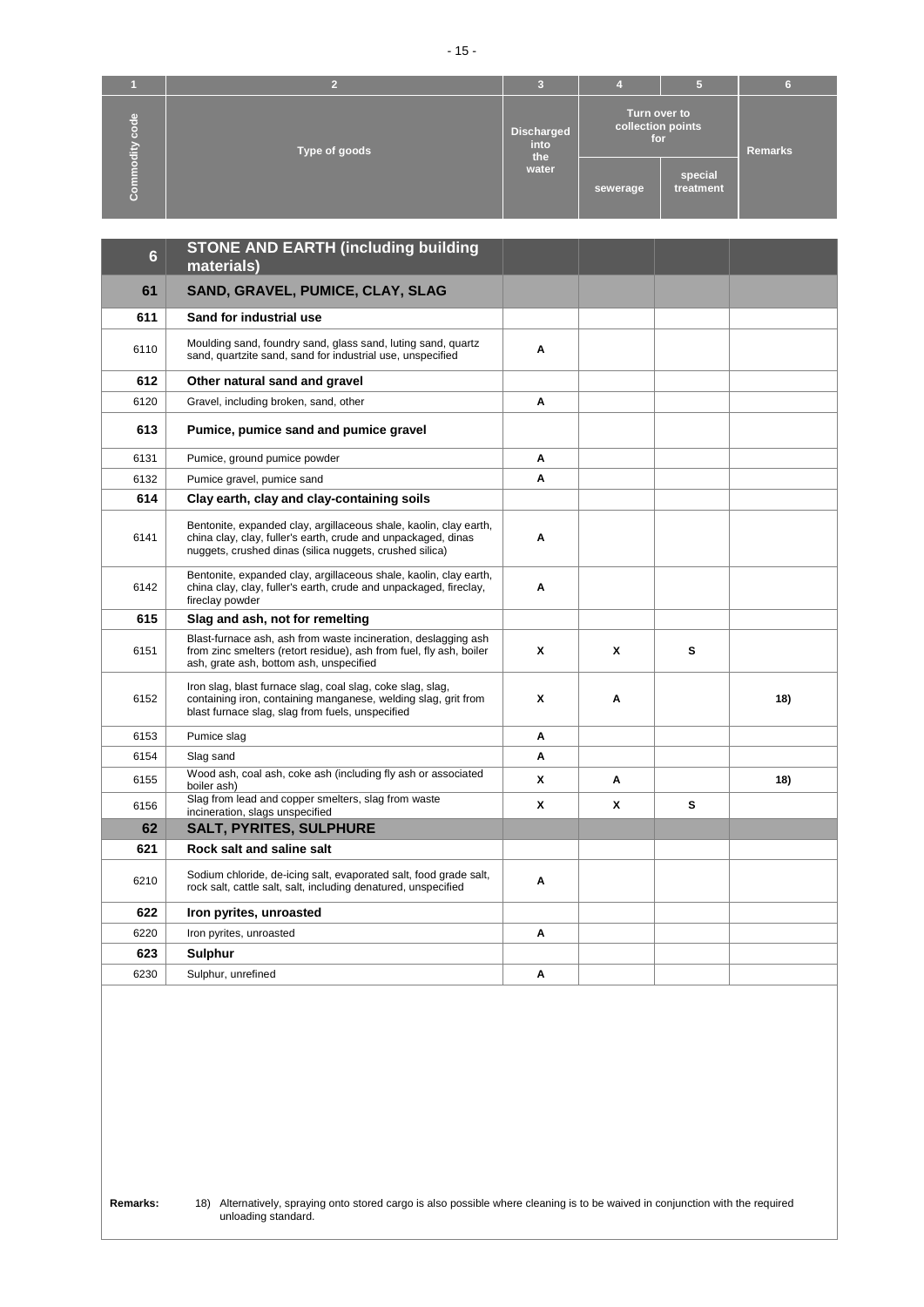| code             | Type of goods | <b>Discharged</b><br>into<br>the | Turn over to<br>collection points<br>for |                      | <b>Remarks</b> |
|------------------|---------------|----------------------------------|------------------------------------------|----------------------|----------------|
| modity<br>Ξ<br>Ō |               | water                            | sewerage                                 | special<br>treatment |                |

| 63   | OTHER STONES, EARTHS AND RELATED<br><b>RAW MATERIALS</b>                                                                                                                                             |   |   |   |     |
|------|------------------------------------------------------------------------------------------------------------------------------------------------------------------------------------------------------|---|---|---|-----|
| 631  | Erratics, ballast and other crushed stone                                                                                                                                                            |   |   |   |     |
| 6311 | Boulders, erratics, lava slag, ballast, stones, blocks of stone,<br>unprocessed, from quarries                                                                                                       | Α |   |   |     |
| 6312 | Excavated stone, pebbles, stone grit, stone powder, stone<br>sand, stone chippings, up to 32 mm diameter, lava chippings,<br>raw perlite                                                             | Α |   |   |     |
| 6313 | Lava gravel                                                                                                                                                                                          | Α |   |   |     |
| 632  | Marble, granite and other building stone, slate                                                                                                                                                      |   |   |   |     |
| 6321 | Basalt blocks, basalt slabs, marble blocks, marble slabs,<br>phonolite, slate blocks, slabs, tuff material, ashlar blocks and<br>other stones, roughly hewn                                          | Α |   |   |     |
| 6322 | Phonolite grit, phonolite chippings, fused cast basalt, crushed<br>basalt, basalt stones, slate, burned, ground, crushed, diameter<br>up to 32 mm                                                    | A |   |   |     |
| 633  | Limestone and gypsum                                                                                                                                                                                 |   |   |   |     |
| 6331 | Dolomite (calcium magnesium carbonate), dunite, calcite,<br>olivine                                                                                                                                  | Α |   |   |     |
| 6332 | Dolomite (calcium magnesium carbonate), dunite, calcite,<br>olivine, all crushed, ground, diameter up to 32 mm                                                                                       | Α |   |   |     |
| 6333 | Gypsum                                                                                                                                                                                               | Α |   |   |     |
| 6334 | Gypsum, crushed, ground, diameter up to 32 mm                                                                                                                                                        | Α |   |   |     |
| 6335 | Agricultural lime, fertilisers, calcareous, limestone residues, marl                                                                                                                                 | Α |   |   |     |
| 634  | Chalk                                                                                                                                                                                                |   |   |   |     |
| 6341 | Chalk, crude (calcium carbonate, natural)                                                                                                                                                            | Α |   |   |     |
| 6342 | Chalk, for use as a fertiliser                                                                                                                                                                       | Α |   |   |     |
| 639  | Other crude minerals                                                                                                                                                                                 |   |   |   |     |
| 6390 | Asbestos, crude (asbestos earth, stone, powder, fibres,<br>agglomerate), asbestos waste                                                                                                              | x | х | s |     |
| 6391 | Asphalt (asphaltite), asphalt earth, asphalt stones, asphalt<br>products, for road building                                                                                                          | χ | X | s |     |
| 6392 | Barite (barium sulphate), heavy spar, witherite                                                                                                                                                      | Α |   |   |     |
| 6393 | Borax, boron minerals, feldspar, fluorspar (fluorite), crystal<br>grade                                                                                                                              | X | в |   |     |
| 6394 | Magnesia, magnesite, crystal grade, magnesite, also calcined,<br>sintered, magnesium oxide (magnesia)                                                                                                | Α |   |   |     |
| 6395 | earth, uncontaminated mud, e.g. sewage sludge from municipal<br>sewage plants, overburden, brackish water, garden earth,<br>humus, fossil meal, silicious earth, moler earth, sludge                 | X | Α |   | 18) |
| 6396 | Contaminated mud, e.g. sewage sludge from industrial sewage<br>plants, Building rubble, contaminated excavated material,<br>domestic refuse, blast furnace waste, refuse                             | X | X | s |     |
| 6397 | Colliery tailings                                                                                                                                                                                    | A |   |   |     |
| 6398 | Crude potassium salts, e.g. kainit, carnallite, kieserite, sylvinite,<br>Montanal                                                                                                                    | Α |   |   |     |
| 6399 | Miscellaneous raw minerals, e.g earth colours, Glauber's salt<br>(sodium sulphate), mica, kernite, cryolite, quartz, quartzite,<br>soapstone, steatite, French chalk, trass, brickbats, brick rubble | Α |   |   |     |
| 64   | <b>CEMENT AND LIMESTONE</b>                                                                                                                                                                          |   |   |   |     |
| 641  | <b>Cement</b>                                                                                                                                                                                        |   |   |   |     |
| 6411 | Cement                                                                                                                                                                                               | в |   |   |     |
| 6412 | Cement clinker                                                                                                                                                                                       | Α |   |   |     |
| 642  | Limestone                                                                                                                                                                                            |   |   |   |     |
| 6420 | Limestone, in boulders, also calcined, hydraulic lime, slaked                                                                                                                                        | Α |   |   |     |
|      | lime                                                                                                                                                                                                 |   |   |   |     |

**Remarks:** 18) Alternatively, spraying onto stored cargo is also possible where cleaning is to be waived in conjunction with the required unloading standard.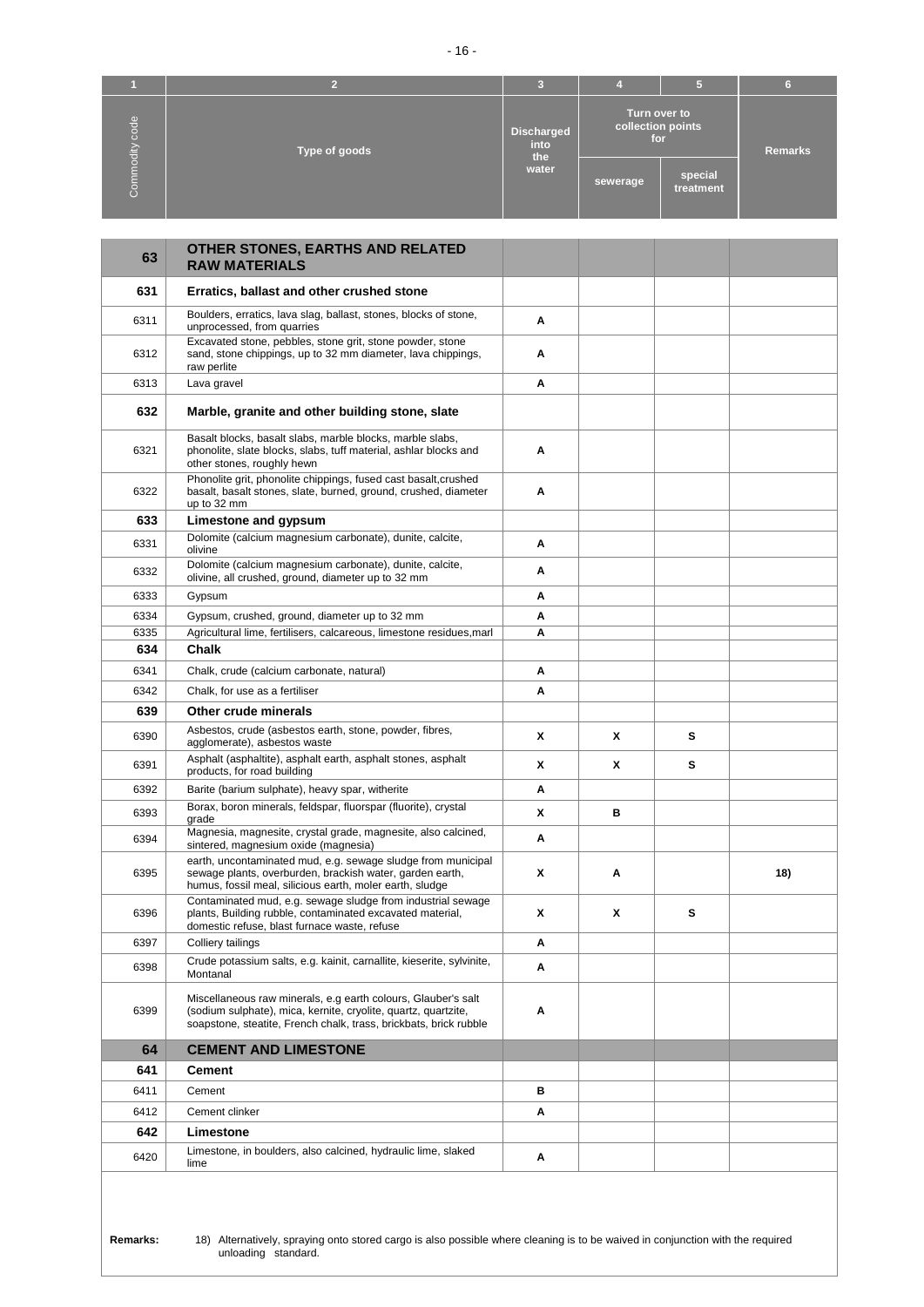|                                  |               | u<br>m                    |                                          |                      |                |
|----------------------------------|---------------|---------------------------|------------------------------------------|----------------------|----------------|
| $\frac{e}{\sigma}$<br>ō<br>odity | Type of goods | <b>Discharged</b><br>into | Turn over to<br>collection points<br>for |                      | <b>Remarks</b> |
| Ξ<br>Ε<br>8                      |               | the<br>water              | sewerage                                 | special<br>treatment |                |

| 65   | <b>PLASTER</b>                                                                                                                                                                                                                                                                          |   |   |   |  |
|------|-----------------------------------------------------------------------------------------------------------------------------------------------------------------------------------------------------------------------------------------------------------------------------------------|---|---|---|--|
| 650  | <b>Plaster</b>                                                                                                                                                                                                                                                                          |   |   |   |  |
| 6501 | Plaster, calcined                                                                                                                                                                                                                                                                       | Α |   |   |  |
| 6502 | Plaster, crude, for fertiliser                                                                                                                                                                                                                                                          | A |   |   |  |
| 6503 | Plaster from flue gas desulphurisation plants, other industrial<br>plaster                                                                                                                                                                                                              | Α |   |   |  |
| 69   | OTHER MINERAL BUILDING MATERIALS<br>(except glass)                                                                                                                                                                                                                                      |   |   |   |  |
| 691  | Building materials and other products from natural<br>stone, pumice, plaster, cement and similar<br>materials                                                                                                                                                                           |   |   |   |  |
| 6911 | Fibre cement products, e.g. building blocks and constructional<br>goods, tiles, vessels, slabs                                                                                                                                                                                          | A |   |   |  |
| 6912 | Concrete and cement products, artificial stone products, e.g.<br>building blocks, constructional goods, kerbstones, prefabricated<br>elements, tiles, lightweight slabs, bricks, slabs, sleepers,<br>partitions, workpieces                                                             | Α |   |   |  |
| 6913 | Pumice products, e.g. building blocks, constructional goods                                                                                                                                                                                                                             | A |   |   |  |
| 6914 | Plaster products, e.g. building slabs, building blocks,<br>constructional goods                                                                                                                                                                                                         | A |   |   |  |
| 6915 | Mineral and vegetable insulating materials, e.g. constructional<br>goods made of foams, insulating boards, fittings, glass fleece<br>roofing membrane, mats and sheets made of mineral fibres,<br>glass silk, glass wadding, glass wool, perlite, vermiculite, solid<br>mass insulation | Α |   |   |  |
| 6916 | Natural stone (ornamental or building stone), worked and<br>articles thereof, e.g. kerbstones, mosaic tesserae, flagstones,<br>setts, slabs, facing bricks, stones workpieces                                                                                                           | Α |   |   |  |
| 6917 | Asphalt products                                                                                                                                                                                                                                                                        | X | X | s |  |
| 6918 | Xylolite articles, xylolite mass                                                                                                                                                                                                                                                        | B |   |   |  |
| 6919 | Articles made of other mineral materials, slag wool                                                                                                                                                                                                                                     | Α |   |   |  |
| 692  | Coarse ceramic and refractory building materials                                                                                                                                                                                                                                        |   |   |   |  |
| 6921 | Roofing tiles and building bricks made of fired clay, e.g. fired<br>bricks, building blocks, roofing tiles, hollow bricks, klinker,<br>facing bricks, bricks                                                                                                                            | A |   |   |  |
| 6922 | Refractory constructional goods and blocks, ceramic floor and<br>wall panels, e.g. flagstones, ceramic tiles, slabs, fireclay<br>saggers, fireclay slabs, fireclay blocks, fireclay articles, silica<br>blocks, stoneware articles                                                      | Α |   |   |  |
| 6923 | Refractory mortars and masses, e.g. ramming mass, foundry<br>mould, casting adjuvants, mortar mixtures                                                                                                                                                                                  | Α |   |   |  |
| 6924 | Fragments of refractory ceramic products, fireclay fragments,<br>crushed fireclay                                                                                                                                                                                                       | Α |   |   |  |
| 6929 | Other architectural ceramics made of fired clay, e.g. drain<br>pipes, cable-covering stones, flagstones, setts                                                                                                                                                                          | Α |   |   |  |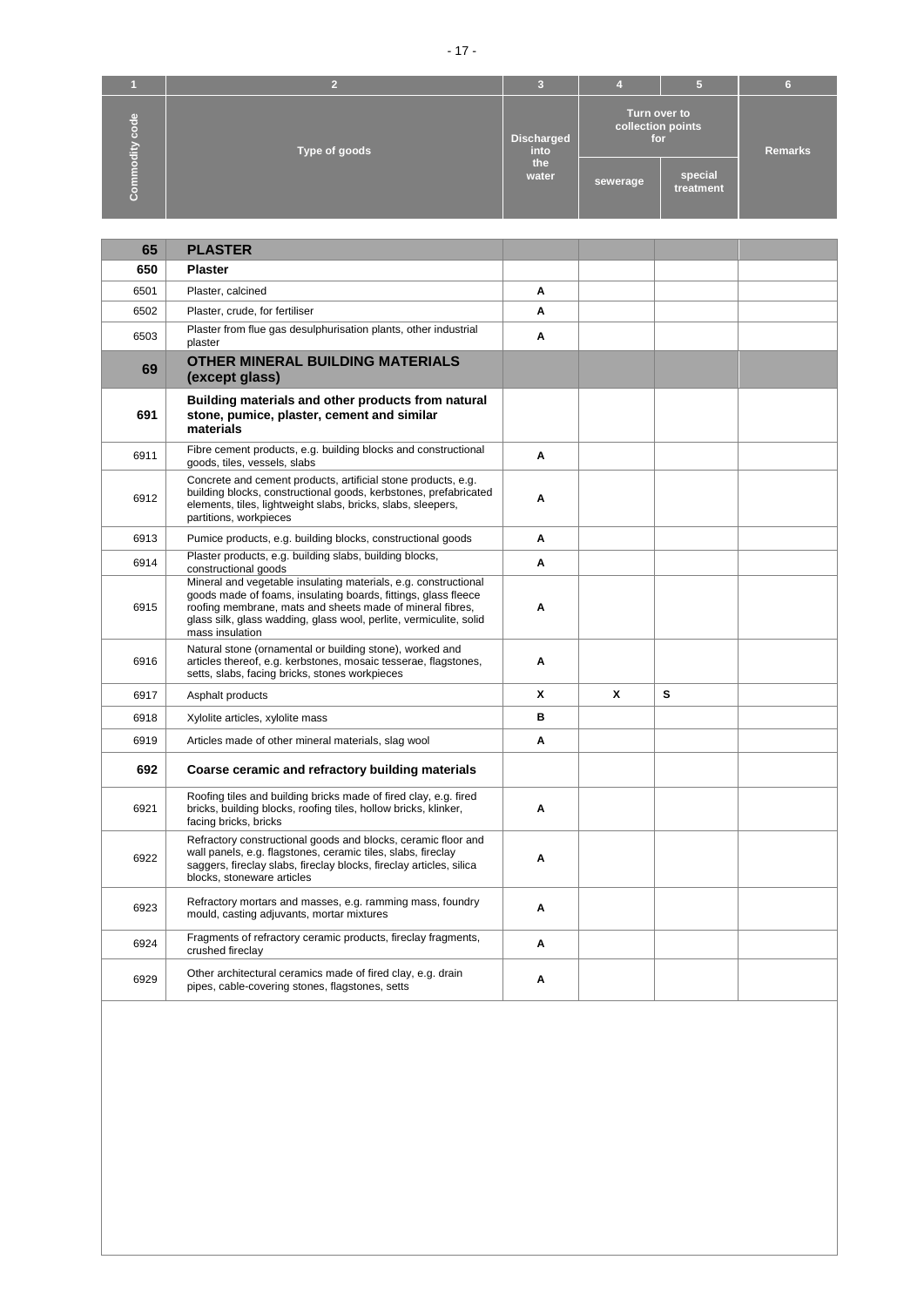|                        |               | 3                         |                                          |                      |                |
|------------------------|---------------|---------------------------|------------------------------------------|----------------------|----------------|
| <b>abo</b><br>o<br>laj | Type of goods | <b>Discharged</b><br>into | Turn over to<br>collection points<br>for |                      | <b>Remarks</b> |
| (e)<br>Ξ<br>о<br>O     |               | the<br>water              | sewerage                                 | special<br>treatment |                |

| $\overline{7}$ | <b>DÜNGEMITTEL</b>                                                                                                                                                                                                                                                                                                      |   |   |   |     |
|----------------|-------------------------------------------------------------------------------------------------------------------------------------------------------------------------------------------------------------------------------------------------------------------------------------------------------------------------|---|---|---|-----|
| 71             | <b>NATURAL FERTILISERS</b>                                                                                                                                                                                                                                                                                              |   |   |   |     |
| 711            | Natural natron-saltpetre                                                                                                                                                                                                                                                                                                |   |   |   |     |
| 7110           | Sodium nitrate (natron-saltpetre)                                                                                                                                                                                                                                                                                       | X | А |   |     |
| 712            | <b>Crude phosphates</b>                                                                                                                                                                                                                                                                                                 |   |   |   |     |
| 7121           | Aluminium calcium phosphate, calcium phosphate, calcium<br>super phosphate                                                                                                                                                                                                                                              | X | Α |   | 11) |
| 7122           | Apatite, phosphorite, crude phosphates, phosphate unspecified                                                                                                                                                                                                                                                           | X | Α |   | 11) |
| 713            | Potash crude salts and fertilisers of mineral origin,<br>unspecified                                                                                                                                                                                                                                                    |   |   |   |     |
| 7131           | Crude potassium salts, e.g. kainit, carnallite, kieserite, sylvinite,<br>fertilisers of mineral origin, unspecified                                                                                                                                                                                                     | X | Α |   | 11) |
| 7132           | Magnesium sulphate                                                                                                                                                                                                                                                                                                      | Α |   |   |     |
| 719            | <b>Natural non-mineral fertilisers</b>                                                                                                                                                                                                                                                                                  |   |   |   |     |
| 7190           | Fertilisers of vegetable and animal origin, e.g. guano, animal<br>horn waste, soil compost, manure, farmyard manure                                                                                                                                                                                                     | X | в |   | 11) |
| 72             | <b>CHEMICAL FERTILISERS</b>                                                                                                                                                                                                                                                                                             |   |   |   |     |
| 721            | Phosphate slag and Thomas slag                                                                                                                                                                                                                                                                                          |   |   |   |     |
| 7210           | Converter lime, converter slag, Martin process slag, phosphate<br>slag, Siemens-Martin slag, powder, Thomas ground basic slag,<br>Thomas phosphate, Thomas phosphate flour, Thomas slag                                                                                                                                 | X | в |   | 11) |
| 722            | Other phosphate fertilisers                                                                                                                                                                                                                                                                                             |   |   |   |     |
| 7221           | Ammoniated superphosphate, boron superphosphate, triple<br>superphosphate, superphosphate                                                                                                                                                                                                                               | X | Α |   | 11) |
| 7222           | Dicalcium phosphate (phosphoric lime)                                                                                                                                                                                                                                                                                   | x | Α |   | 11) |
| 7223           | Diammonium phosphate (diammon phosphate)                                                                                                                                                                                                                                                                                | X | Α |   | 11) |
| 7224           | Calcined phosphate, phosphate fertiliser, calcined phosphate<br>fertiliser, phosphate fertilisers, unspecified                                                                                                                                                                                                          | X | Α |   | 11) |
| 723            | <b>Potassic fertilisers</b>                                                                                                                                                                                                                                                                                             |   |   |   |     |
| 7231           | Potassium chloride (sylvite), potassium sulphate (sulphuric<br>potassium)                                                                                                                                                                                                                                               | в |   |   |     |
| 7232           | Potassium magnesium sulphate (sulphuric potassium<br>magnesium), Kornkali                                                                                                                                                                                                                                               | в |   |   |     |
| 724            | <b>Nitrogenous fertilisers</b>                                                                                                                                                                                                                                                                                          |   |   |   |     |
| 7241           | Ammonia gas                                                                                                                                                                                                                                                                                                             | X | x | s |     |
| 7242           | Ammonium bicarbonate, ammonium chloride (sal ammoniac,<br>hydrochloric ammoniac), ammonium nitrate, ammonium nitrate-<br>urea solution, urea, potassium saltpetre, potassium nitrate,<br>calcium ammonium nitrate, calcium cyanamide, natron-<br>saltpetre, nitrogen magnesium, nitrogenous fertilisers,<br>unspecified | X | Α |   | 11) |
| 7243           | Ammonium sulphate (sulphuric ammoniac), ammonium<br>sulphate liquor, ammonium sulphate-saltpetre                                                                                                                                                                                                                        | X | Α |   | 11) |
| 729            | Composite and other chemically manufactured<br>fertilisers                                                                                                                                                                                                                                                              |   |   |   |     |
| 7290           | Mineral complex compound fertiliser, specifically: NPK<br>fertilisers, NP fertilisers, NK fertilisers, PK fertilisers,<br>commercial fertilisers, composite fertilisers, unspecified                                                                                                                                    | X | Α |   | 11) |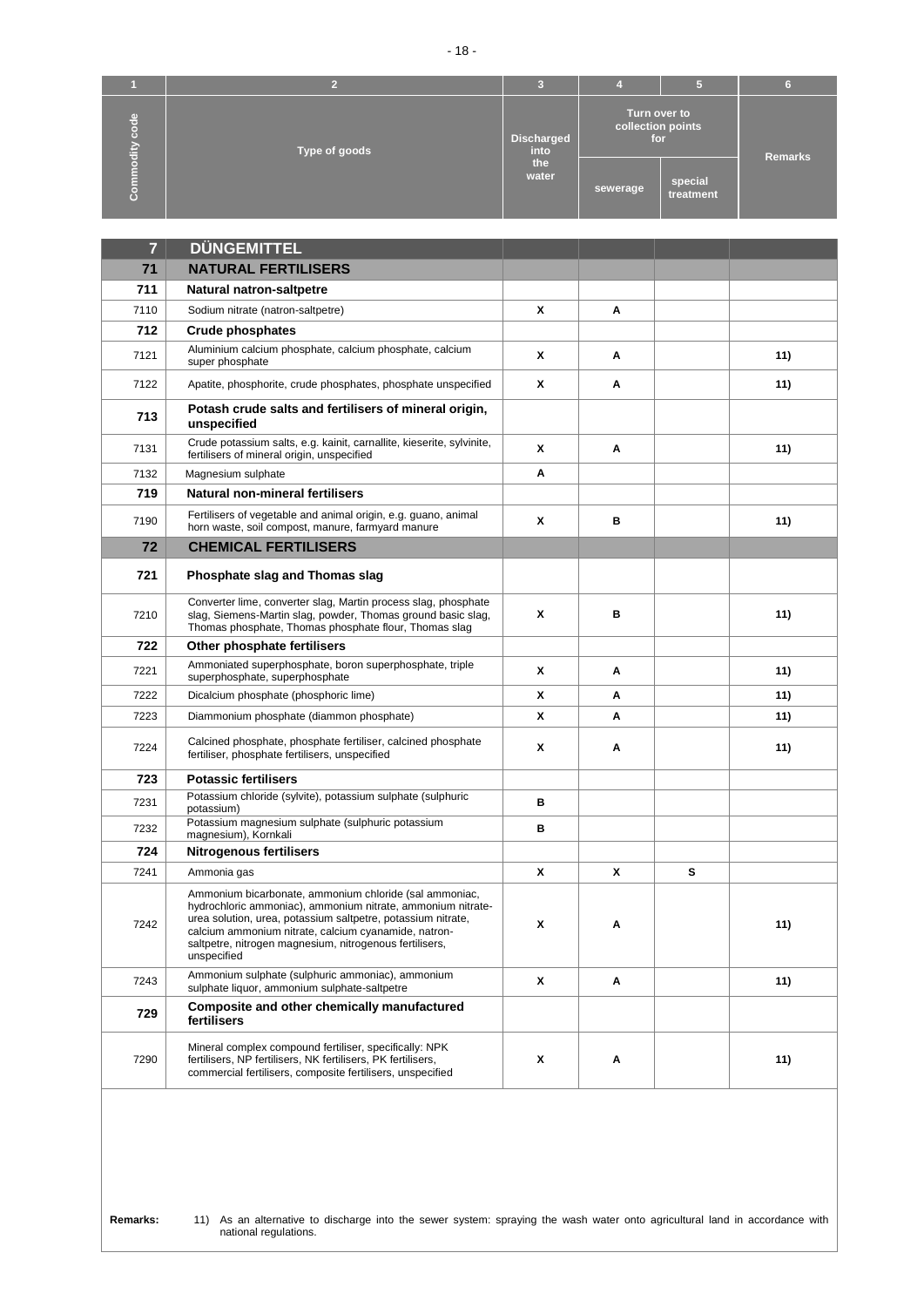| -용<br>o<br>dity<br>$\mathbf C$ | Type of goods | <b>Discharged</b><br>into<br>the<br>water | Turn over to<br>collection points<br>for<br>sewerage | special<br>treatment | <b>Remarks</b> |
|--------------------------------|---------------|-------------------------------------------|------------------------------------------------------|----------------------|----------------|

| 8    | <b>CHEMICAL PRODUCTS</b>                                                                                                                                                                                                                                                                                                                                                                                                                                                                                                                                                                                                                                                                                                                                                                                                                                                                                                                                                                                                                                                                                                                                                                                                                                                                                                                                                                                                                                                                                                                                                                                                                                                                                                                                                                                                                                                                                                                                        |   |   |   |  |
|------|-----------------------------------------------------------------------------------------------------------------------------------------------------------------------------------------------------------------------------------------------------------------------------------------------------------------------------------------------------------------------------------------------------------------------------------------------------------------------------------------------------------------------------------------------------------------------------------------------------------------------------------------------------------------------------------------------------------------------------------------------------------------------------------------------------------------------------------------------------------------------------------------------------------------------------------------------------------------------------------------------------------------------------------------------------------------------------------------------------------------------------------------------------------------------------------------------------------------------------------------------------------------------------------------------------------------------------------------------------------------------------------------------------------------------------------------------------------------------------------------------------------------------------------------------------------------------------------------------------------------------------------------------------------------------------------------------------------------------------------------------------------------------------------------------------------------------------------------------------------------------------------------------------------------------------------------------------------------|---|---|---|--|
|      | <b>CHEMICAL BASIC SUBSTANCES (except</b>                                                                                                                                                                                                                                                                                                                                                                                                                                                                                                                                                                                                                                                                                                                                                                                                                                                                                                                                                                                                                                                                                                                                                                                                                                                                                                                                                                                                                                                                                                                                                                                                                                                                                                                                                                                                                                                                                                                        |   |   |   |  |
| 81   | aluminium oxide and hydroxide)                                                                                                                                                                                                                                                                                                                                                                                                                                                                                                                                                                                                                                                                                                                                                                                                                                                                                                                                                                                                                                                                                                                                                                                                                                                                                                                                                                                                                                                                                                                                                                                                                                                                                                                                                                                                                                                                                                                                  |   |   |   |  |
| 811  | Sulphuric acid                                                                                                                                                                                                                                                                                                                                                                                                                                                                                                                                                                                                                                                                                                                                                                                                                                                                                                                                                                                                                                                                                                                                                                                                                                                                                                                                                                                                                                                                                                                                                                                                                                                                                                                                                                                                                                                                                                                                                  |   |   |   |  |
| 8110 | Sulphuric acid (oleum), spent sulphuric acid                                                                                                                                                                                                                                                                                                                                                                                                                                                                                                                                                                                                                                                                                                                                                                                                                                                                                                                                                                                                                                                                                                                                                                                                                                                                                                                                                                                                                                                                                                                                                                                                                                                                                                                                                                                                                                                                                                                    | X | x | s |  |
| 812  | Caustic soda                                                                                                                                                                                                                                                                                                                                                                                                                                                                                                                                                                                                                                                                                                                                                                                                                                                                                                                                                                                                                                                                                                                                                                                                                                                                                                                                                                                                                                                                                                                                                                                                                                                                                                                                                                                                                                                                                                                                                    |   |   |   |  |
| 8120 | Caustic soda (sodium hydroxide, solid), caustic soda solution<br>(sodium hydroxide) in solution, sodium carbonate solution, soda<br>lye                                                                                                                                                                                                                                                                                                                                                                                                                                                                                                                                                                                                                                                                                                                                                                                                                                                                                                                                                                                                                                                                                                                                                                                                                                                                                                                                                                                                                                                                                                                                                                                                                                                                                                                                                                                                                         | Α |   |   |  |
| 813  | Sodium carbonate                                                                                                                                                                                                                                                                                                                                                                                                                                                                                                                                                                                                                                                                                                                                                                                                                                                                                                                                                                                                                                                                                                                                                                                                                                                                                                                                                                                                                                                                                                                                                                                                                                                                                                                                                                                                                                                                                                                                                |   |   |   |  |
| 8130 | Sodium carbonate (carbonic sodium), natron, soda                                                                                                                                                                                                                                                                                                                                                                                                                                                                                                                                                                                                                                                                                                                                                                                                                                                                                                                                                                                                                                                                                                                                                                                                                                                                                                                                                                                                                                                                                                                                                                                                                                                                                                                                                                                                                                                                                                                | Α |   |   |  |
| 814  | <b>Calcium carbide</b>                                                                                                                                                                                                                                                                                                                                                                                                                                                                                                                                                                                                                                                                                                                                                                                                                                                                                                                                                                                                                                                                                                                                                                                                                                                                                                                                                                                                                                                                                                                                                                                                                                                                                                                                                                                                                                                                                                                                          |   |   |   |  |
| 8140 | Calcium carbide (beware: risk of explosion in the event of<br>contact with water!)                                                                                                                                                                                                                                                                                                                                                                                                                                                                                                                                                                                                                                                                                                                                                                                                                                                                                                                                                                                                                                                                                                                                                                                                                                                                                                                                                                                                                                                                                                                                                                                                                                                                                                                                                                                                                                                                              | X | x | s |  |
| 819  | Other chemical basic substances (except<br>aluminium oxide and hydroxide)                                                                                                                                                                                                                                                                                                                                                                                                                                                                                                                                                                                                                                                                                                                                                                                                                                                                                                                                                                                                                                                                                                                                                                                                                                                                                                                                                                                                                                                                                                                                                                                                                                                                                                                                                                                                                                                                                       |   |   |   |  |
| 8191 | Acrylonitrile, alum, aluminium fluoride, ethylene oxide, liquefied,<br>barium carbonate, barium nitrate, barium nitrite, barium<br>sulphate, barium sulphide, benzene hydrocarbon derivatives,<br>(e.g. ethylbenzene), litharge, lead oxide, white lead (lead<br>carbonate), calcium hypochlorite, (chlorinated lime),<br>caprolactam, chlorine, liquefied (chlorine lye), chlorobenzene,<br>monochloroacetic acid, chlorohydrocarbons, unspecified,<br>chloromethylglycol, chloroform (trichloromethane), chlorothene,<br>chlorinated paraffin, chrome alum, chromium lye, chromium<br>sulphate, cumene, cyanide (cyanide salts), dimethyl ether<br>(methyl ether), dichloroethylene, EDTA<br>(ethylenediaminetetraacetic), ETBE (ethyl tert-butyl ether,<br>hydrofluoric acid, glycols, unspecified, hexachloroethane,<br>hexamethylendiamine, potassium chlorate, potassium<br>hypochlorite solution (potassium bleaching liquor), potassium<br>silicate (water glass), calcium cyanamide, carbonic acid,<br>concentrated, liquefied, cresol, manganese sulphate, melamine,<br>methyl chloride, methylene chloride, monochlorobenzene,<br>MTBE (methyl tert-butyl ether), sodium chlorate, sodium<br>fluoride, sodium nitrite (nitrous sodium), soda lye, sodium<br>silicate (water glass), sodium sulphide, sodium sulphite<br>(sulphuric sodium), chloride of soda, NTA (nitrilotriacetic),<br>perchloroethylene, phenol, phosphoric acid, phthalic acid<br>hydride, retort carbon, soot, nitric acid, spent nitric acid,<br>hydrochloric acid, spent hydrochloric acid, sulphur, cleaned,<br>sulphur dioxide, sulphurous acids, carbon disulphide, styrene,<br>surfynol (TMDD = 2,4,7,9-Tetramethyl-5-decyne-4,7-diol), tall<br>oil, tall oil products, turpentine oil, tetrachlorobenzene,<br>tetrachlorohydrocarbon, trichloroethylene, trichlorobenzene,<br>triphenylphosphine, vinyl chloride, detergent raw materials, zinc<br>oxide, zinc sulphate. | X | x | s |  |
| 8192 | Acetone, adipic acid, alcohol, pure (spirits), aluminium acetate<br>(acetate of alumina), aluminium formate (acetic alumina),<br>aluminium sulphate (sulphuric alumina), ammonia gas (ammonia<br>solution), ammonium chloride (sal ammoniac), ammonium<br>saltpeter (ammonium nitrate, nitric ammonia), ammonium<br>phosphate, ammonium phosphate solution, caustic potash<br>(potassium hydroxide), aqueous potash lye, spirits, denatured,<br>butanol, butyl acetate, Calcium chloride (chloro calcite), calcium<br>formate, (formic lime), calcium nitrate (lime saltpeter), calcium<br>phosphate, calcium sulphate (anhydrite, synthetic), citric acid, iror<br>oxide, iron sulphate, acetic acid, acetic acid hydride, fatty<br>alcohols, glycols (ethylene glycol, butylene glycol, propylene<br>glycol, glycerine, glycerine lyes, glycerine water, urea, artificial<br>(carbamide), hexamethylendiamine, wood vinegar, isopropyl allye<br>cohol, (isopropyl), potassium carbonate (potash), potassium<br>nitrate, potassium sulphate lye, magnesium carbonate,<br>magnesium sulphate (Epsom salts), methanol (wood alcohol,<br>methyl alcohol), methyl acetate, sodium acetate, (acetic sodium),<br>sodium carbonate (bicarbonate of soda), sodium bisulphate<br>(bisulphate of soda), sodium formate, sodium nitrate (natron-<br>saltpetre), sodium phosphate, propyl acetate, titanium dioxide<br>(e.g.synthetic rutile)                                                                                                                                                                                                                                                                                                                                                                                                                                                                                                                              | X | Α |   |  |
| 8193 | Graphite, graphite products, silicon, silicon carbide<br>(carborundum)                                                                                                                                                                                                                                                                                                                                                                                                                                                                                                                                                                                                                                                                                                                                                                                                                                                                                                                                                                                                                                                                                                                                                                                                                                                                                                                                                                                                                                                                                                                                                                                                                                                                                                                                                                                                                                                                                          | Α |   |   |  |
| 8199 | Other chemical basic substances, and mixtures, unspecified                                                                                                                                                                                                                                                                                                                                                                                                                                                                                                                                                                                                                                                                                                                                                                                                                                                                                                                                                                                                                                                                                                                                                                                                                                                                                                                                                                                                                                                                                                                                                                                                                                                                                                                                                                                                                                                                                                      | X | x | s |  |
|      |                                                                                                                                                                                                                                                                                                                                                                                                                                                                                                                                                                                                                                                                                                                                                                                                                                                                                                                                                                                                                                                                                                                                                                                                                                                                                                                                                                                                                                                                                                                                                                                                                                                                                                                                                                                                                                                                                                                                                                 |   |   |   |  |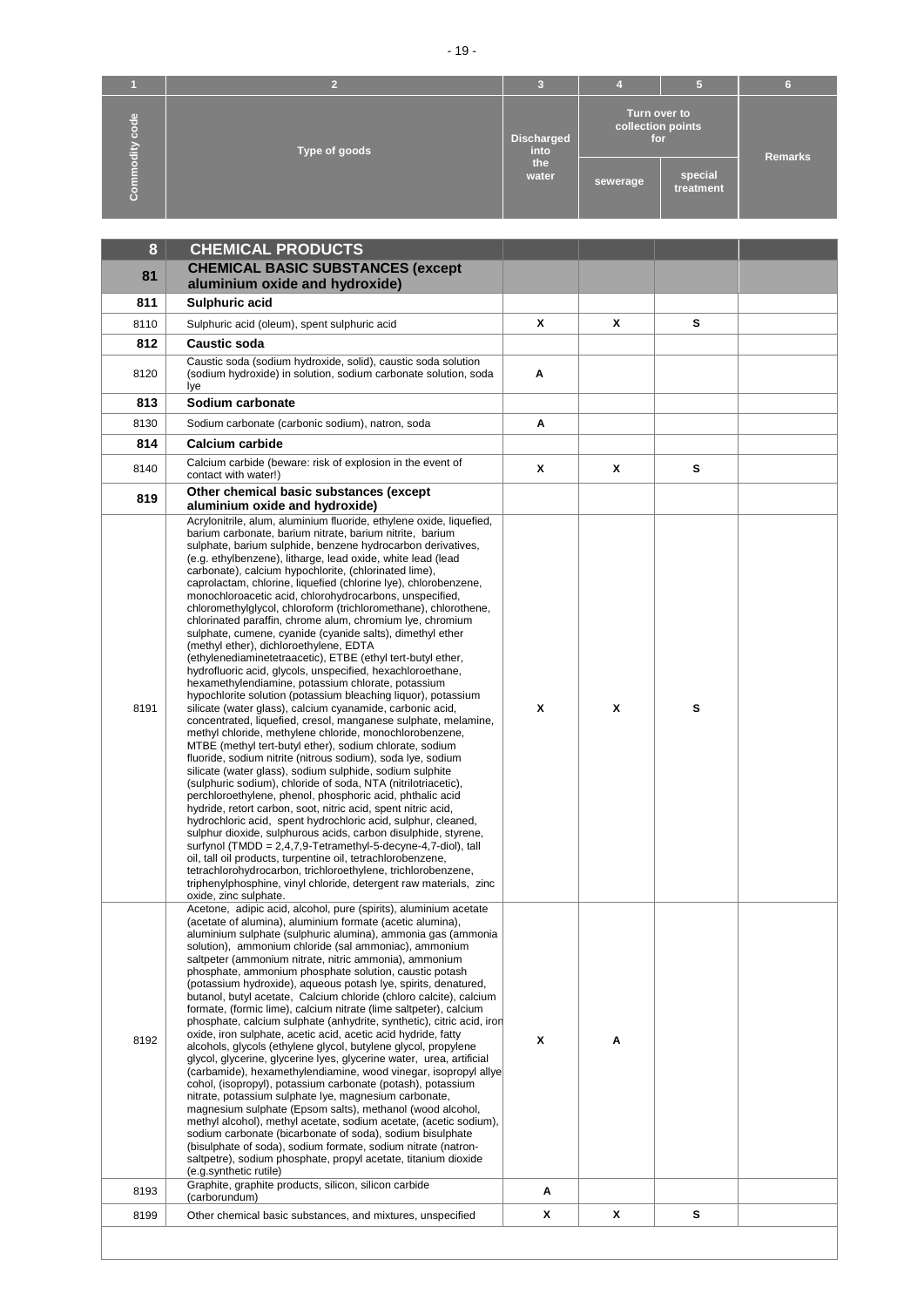|                                  |               | c                         |                                          |                      |                |
|----------------------------------|---------------|---------------------------|------------------------------------------|----------------------|----------------|
| <b>abo</b><br>ō<br>$\frac{1}{2}$ | Type of goods | <b>Discharged</b><br>into | Turn over to<br>collection points<br>for |                      | <b>Remarks</b> |
| $\bullet$<br>$\circ$             |               | the<br>water              | sewerage                                 | special<br>treatment |                |

| 82   | <b>ALUMINIUM OXIDE AND HYDROXIDE</b>                                                                                                                                                                                           |   |   |   |  |
|------|--------------------------------------------------------------------------------------------------------------------------------------------------------------------------------------------------------------------------------|---|---|---|--|
| 820  | Aluminium oxide and hydroxide                                                                                                                                                                                                  |   |   |   |  |
| 8201 | Aluminium oxide                                                                                                                                                                                                                | Α |   |   |  |
| 8202 | Aluminium hydroxide (hydrate of alumina)                                                                                                                                                                                       | Α |   |   |  |
| 83   | <b>BENZOLE, TARS AND THE LIKE</b><br><b>DISTILLATION PRODUCTS</b>                                                                                                                                                              |   |   |   |  |
| 831  | <b>Benzole</b>                                                                                                                                                                                                                 |   |   |   |  |
| 8310 | Benzoel                                                                                                                                                                                                                        | X | x | s |  |
| 839  | Pitches, tars, tar oils etc, distillation products                                                                                                                                                                             |   |   |   |  |
| 8391 | Nitro-benzole, benzole products, unspecified                                                                                                                                                                                   | X | x | s |  |
| 8392 | Oils and other coal tar products, e.g. anthracene, anthracene<br>mud, decalin, naphtalene, refined, tetralin, xylenol, solvent<br>naphtha, toluene, xylene (ortho-xylene, meta-xylene and<br>paraxylene, and mixtures thereof) | X | x | s |  |
| 8393 | Pitch and tar pitch from hard coal and other mineral tars, e.g.<br>lignite tar pitch, wood tar pitch, mineral tar pitch, petroleum<br>pitch, hard coal tar pitch, tar pitch, peat pitch, peat-tar pitch,<br>creosote           | X | x | s |  |
| 8394 | Pitch coke and tar coke from hard coal and other mineral tars,<br>e.g. lignite tar coke, hard coal pitch coke, hard coal tar coke, tar<br>coke                                                                                 | X | x | s |  |
| 8395 | Gas purifying material                                                                                                                                                                                                         | X | x | s |  |
| 8396 | Steinkohlen-, Braunkohlen- und Torfteer, Holzteer, Holzteeröl,<br>z.B. Imprägnieröl, Karbolineum, Kreosotöl, Mineralteer,<br>Naphthalin, roh                                                                                   | X | x | s |  |
| 8399 | Hard coal tar, lignite tar and peat tar, wood tar, wood tar oil,<br>e.g. impregnating oil, carbolineum, creosote oil, mineral tar,<br>naphthalene, crude                                                                       | X | x | s |  |
| 84   | <b>PAPER PULP AND WASTE PAPER</b>                                                                                                                                                                                              |   |   |   |  |
| 841  | Wood pulp and paper pulp                                                                                                                                                                                                       |   |   |   |  |
| 8410 | Mechanical pulp (wood pulp), wood cellulose, cellulose, waste<br>products                                                                                                                                                      | X | Α |   |  |
| 842  | Used paper and waste paper                                                                                                                                                                                                     |   |   |   |  |
| 8420 | Used paper, used cardboard                                                                                                                                                                                                     | X | Α |   |  |
| 89   | <b>OTHER CHEMICAL PRODUCTS (incl. starch)</b>                                                                                                                                                                                  |   |   |   |  |
| 891  | <b>Plastics</b>                                                                                                                                                                                                                |   |   |   |  |
| 8910 | Synthetic resins, synthetic resin glue,<br>acrylonotrile/butadiene/styrene copolymers, polyester, polyvinyl<br>acetate, polyvinyl chloride                                                                                     | X | x | s |  |
| 8911 | Plastic waste, plastic raw materials, unspecified                                                                                                                                                                              | X | x | s |  |
| 892  | Dyeing, colouring and tanning materials                                                                                                                                                                                        |   |   |   |  |
| 8921 | Dyeing materials, colouring materials, varnishes, e.g. iron oxide<br>for producing paint, enamel composition, clay earth pigments,<br>prepared, lithopone, red lead, zinc oxide                                                | X | x | s |  |
| 8922 | <b>Mastics</b>                                                                                                                                                                                                                 | x | x | s |  |
| 8923 | Tanning materials, tannin extracts                                                                                                                                                                                             | X | x | s |  |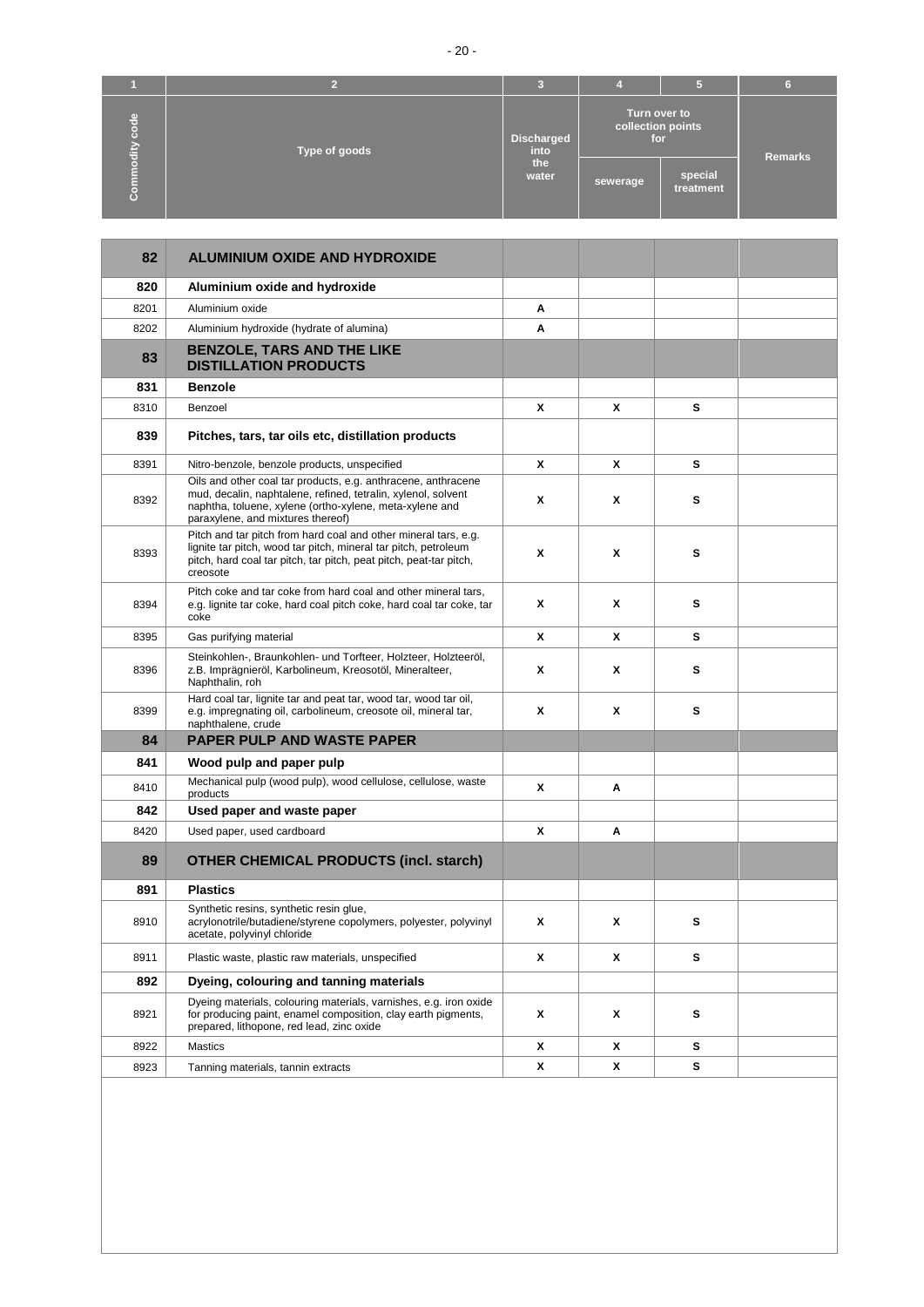|                                       |               | 3                                         |                                          |                      |         |
|---------------------------------------|---------------|-------------------------------------------|------------------------------------------|----------------------|---------|
| ode<br>ō<br>odity<br>Ξ<br>$\mathbf C$ | Type of goods | <b>Discharged</b><br>into<br>the<br>water | Turn over to<br>collection points<br>for |                      | Remarks |
|                                       |               |                                           | sewerage,                                | special<br>treatment |         |

| 893  | Pharmaceutical products, essential oils, perfumery<br>and cleansing preparations                                                                                                                                                                                                                          |   |   |   |  |
|------|-----------------------------------------------------------------------------------------------------------------------------------------------------------------------------------------------------------------------------------------------------------------------------------------------------------|---|---|---|--|
| 8930 | Pharmacy products, (medicinal products)                                                                                                                                                                                                                                                                   | X | x | s |  |
| 8931 | Cosmetic products, cleansing products, soap, detergents, washing<br>powder                                                                                                                                                                                                                                | X | A |   |  |
| 894  | <b>Ammunition and explosives</b>                                                                                                                                                                                                                                                                          |   |   |   |  |
| 8940 | Ammunition and explosives                                                                                                                                                                                                                                                                                 | X | x | s |  |
| 896  | Other chemical products                                                                                                                                                                                                                                                                                   |   |   |   |  |
| 8961 | Waste chemical threads, fibres, yarns, plastics, including<br>foamed, including thermoplastic, unspecified, waste mixed acids<br>of sulphuric acid and nitric acid, electrode carbon waste,<br>residues, carbon ramming mass                                                                              | X | X | s |  |
| 8962 | Waste products and residues from the chemical industry, the glass<br>industry, containing iron oxide, spent sulphite liquor                                                                                                                                                                               | X | X | s |  |
| 8963 | Other chemical chemical basic substances, hardening agents for<br>iron, for steel, decalcifying agents for tanning, hardening<br>compounds for plastics, cable wax, glues, solvents, plant<br>protection products, unspecified, radioactive materials, unspecified<br>plasticising compounds for plastics | X | X | s |  |
| 8969 | Chemicals, chemical products, unspecified                                                                                                                                                                                                                                                                 | X | X | s |  |